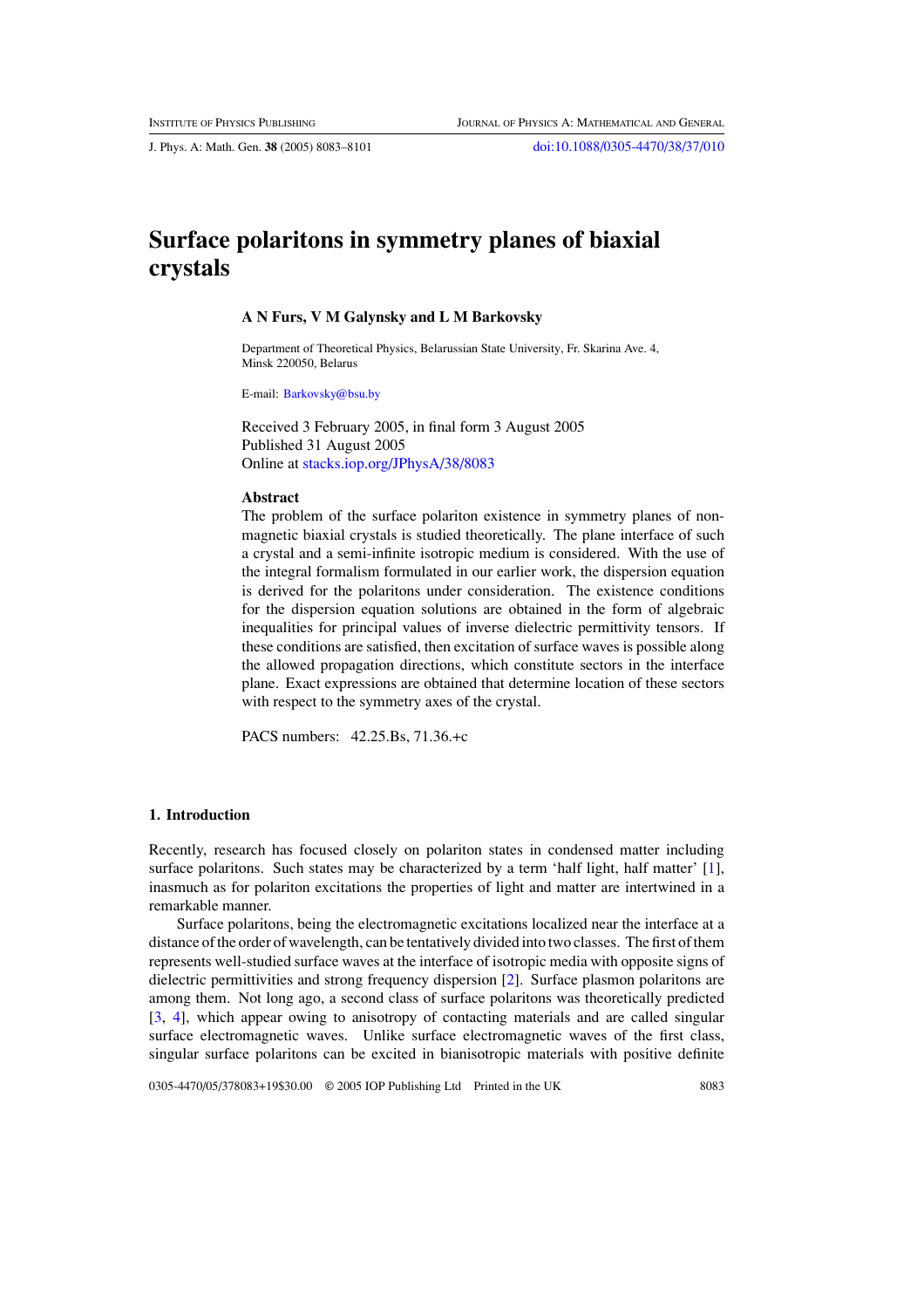dielectric permittivity and magnetic permeability tensors  $\varepsilon$  and  $\mu$  when dispersion is little. In particular, such surface polaritons appear in anisotropic dielectric and magnetic media, as well as gyrotropic and Faraday media [\[5,](#page-18-0) [6\]](#page-18-0). The allowed propagation directions of polaritons form sectors in the interface plane. The greater the anisotropy of one or two contacting media, the greater the angular width of these sectors. Optical anisotropy manifests itself to a considerable extent for singular surface polaritons when the interface is formed by different cuts of the same uniaxial crystal [\[7–9\]](#page-18-0). Such an interface can be formed if the uniaxial crystal is divided in half by a plane passing through its optical axis and then parts of the crystal are turned around each other. As a result, their optical axes are made crosswise in the interface plane.

Surface electromagnetic waves at the interface of a uniaxial crystal and an isotropic medium were studied in [\[3,](#page-18-0) [4,](#page-18-0) [10](#page-18-0)]. The more complicated case of surface waves in the symmetry planes of biaxial crystals was considered in [\[11](#page-18-0)]. There, the dispersion relation was found for such waves in the form of a system of algebraic equations. But in view of the complexity of the obtained equations, the authors restricted themselves to solving the system only for the case of weakly anisotropic crystals using expansions in terms of small anisotropy parameters. Approximate formulae were found which determine position of the sectors of the allowed propagation directions for polaritons. Meanwhile, singular surface polaritons typically reveal themselves just in strongly anisotropic crystals.

The aim of the present work is a more thorough study of surface polaritons in the symmetry planes of biaxial crystals with arbitrary degree of anisotropy without the use of any approximations. In the process, we apply the general integral approach worked out originally in the theory of surface elastic waves (see [\[12](#page-18-0)] and references therein) and then extended by us to surface polaritons [\[13–15](#page-18-0)]. The essence of this approach is in a representation of Maxwell's equations by a system of matrix equations with six-dimensional vectors involved in it. These vectors are composed of tangential components of electric and magnetic strength vectors at the interface. As a result, the dispersion equation for surface waves is expressed in terms of the surface impedance tensors, which in turn are calculated as a product of the special tensors in the integral representation (see section [2\)](#page-2-0).

Advantages of the integral approach are the following. The dispersion equations are derived uniformly regardless of complexity of the constitutive equations for contacting linear media [\[15\]](#page-18-0). Moreover, for arbitrary cuts of anisotropic and bianisotropic media, the dispersion equations can in principle be derived analytically with the use of modern systems of computer algebra. They are presented in a general form  $F(v) = 0$ , where  $v = \omega/(ck)$  is a reduced frequency of a surface wave. As a rule,  $F(v)$  is monotonic function of *v*. It allows comparatively simple analysis of existence of the dispersion equation solutions.

While existence conditions for surface electromagnetic waves are being established, it is important to find the so-called limiting frequencies of these waves [\[15\]](#page-18-0). Calculation of these for biaxial crystals is based on study of the refraction surface sections (sections [3](#page-4-0) and [4\)](#page-7-0). Further, in sections [5](#page-8-0) and [6,](#page-11-0) the surface impedance tensors are found and necessary existence conditions are established for surface polaritons in the symmetry planes of biaxial crystals. Derivation of the dispersion equation and analysis of existence of its solutions for arbitrary relations involving the material parameters of the contacting biaxial crystal and isotropic medium are given in section [7.](#page-12-0) Proceeding to the limit of surface waves in uniaxial crystals is discussed in section [8.](#page-17-0)

Here, we study surface polaritons only in non-magnetic, non-chiral transparent biaxial crystals with real symmetric dielectric permittivity tensors. Consideration of chiral or absorbing biaxial crystals is possible in principle with the use of general approach developed in [\[15](#page-18-0)] but it is more complicated. This is a topic of further publications. Note that simple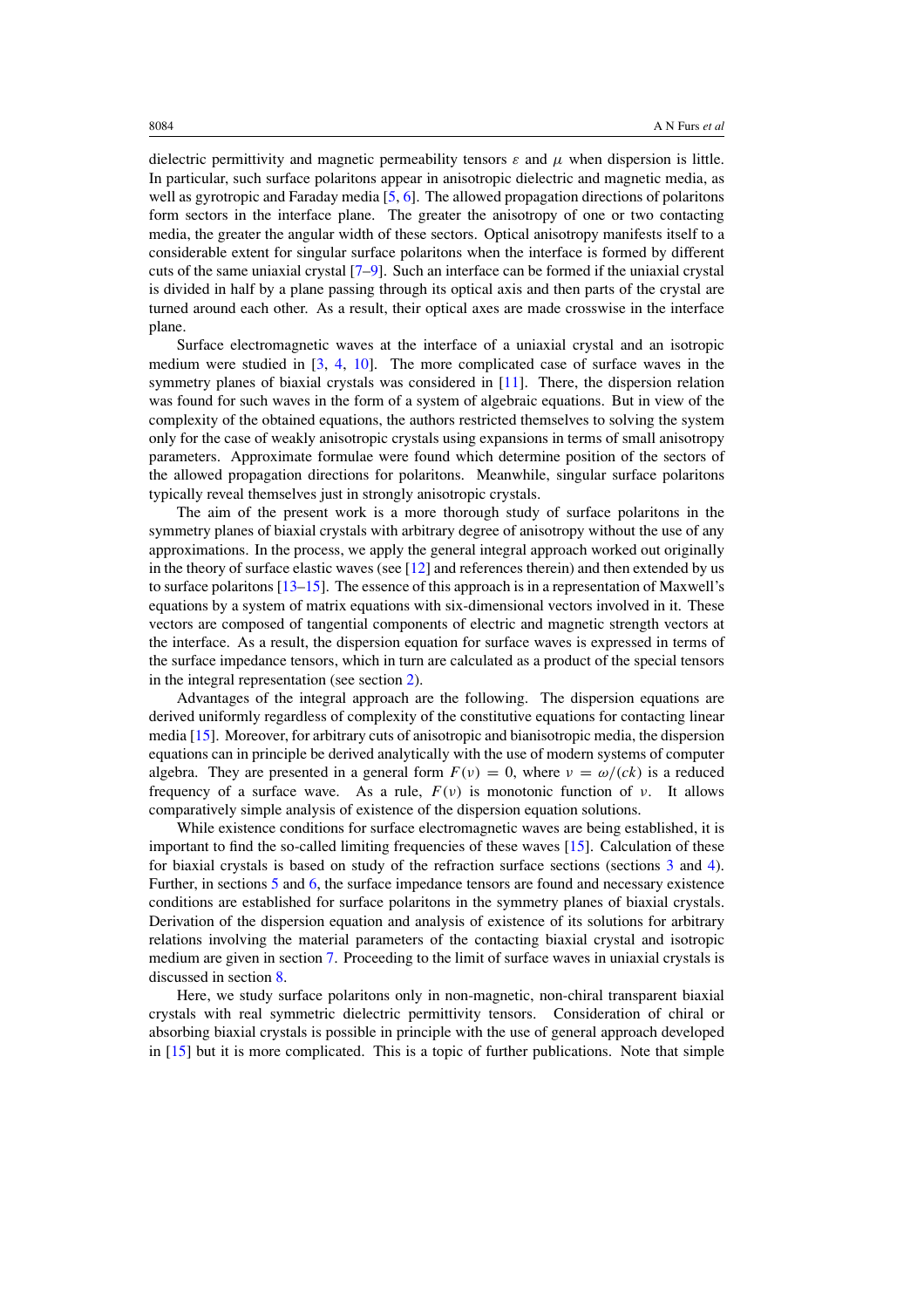<span id="page-2-0"></span>introduction of chirality for isotropic media (Faraday media) when the dielectric tensor is Hermitian leads to fundamentally new physical effects with respect to surface polaritons. In particular, one of them is unidirectional propagation of surface polaritons—if the surface wave can propagate in some direction *b* along the interface, then it cannot propagate in the opposite direction  $-b$  (see [\[5,](#page-18-0) [6\]](#page-18-0) for details).

In this paper, we use the following notation of operations with three-dimensional scalars, vectors and tensors. The scalar (internal) product of vectors  $u$  and  $v$  is marked as  $uv$ , the vector (external) product as  $u \times v$  and the tensor product as  $u \otimes v$ . The scalar product of a tensor  $\beta$  and a vector  $u$  is a vector  $w = \beta u$  with components  $w_i = \beta_{ii} u_i$  (summation is implied over repeating indices). A dual antisymmetric pseudotensor of the second rank  $u^{\times}$ can be associated with vector *u* in accordance with formula  $(u^{\times})_{ik} = e_{ijk}u_j$ , where  $e_{ijk}$  is the Levi-Civita pseudotensor and  $u_j$  are Cartesian components of vector  $u$ . For such tensors, the relations  $u^{\times}v = u \times v$ ,  $vu^{\times} = v \times u$  take place, i.e. vector product of vectors *u* and *v* is replaced by scalar product of dual tensor  $u^{\times}$  and vector *v*.

## **2. General case of surface electromagnetic wave propagation at the interface of anisotropic dielectric media**

Consider first a general case of surface electromagnetic waves at the interface of anisotropic dielectric media.

Let *q* be a unit normal to the interface of anisotropic media directed from the medium with permittivity tensor  $\varepsilon = \varepsilon(\omega)$  to the medium with tensor  $\varepsilon' = \varepsilon'(\omega)$ , where  $\varepsilon$  and  $\varepsilon'$  are real symmetric tensors and  $\omega$  is the frequency of the surface wave. The Cartesian axis *z* is directed along *q*, coordinate plane  $z = 0$  aligning with the interface. Field distribution in both media can be presented by a superposition of the two inhomogeneous partial waves. For instance, in the medium  $z < 0$  characterized by tensor  $\varepsilon$ , we have

$$
H(r,t) = \sum_{s=1}^{2} C_s H_s^0 \exp[ik(b+\eta_s q)r - i\omega t] = \sum_{s=1}^{2} C_s H_s^0 \exp\left[i\omega\left(\frac{1}{c}m_s r - t\right)\right],
$$
  
\n
$$
E(r,t) = \sum_{s=1}^{2} C_s E_s^0 \exp[ik(b+\eta_s q)r - i\omega t] = \sum_{s=1}^{2} C_s E_s^0 \exp\left[i\omega\left(\frac{1}{c}m_s r - t\right)\right],
$$
\n(1)

where a unit vector *b* determines the propagation direction of the wave along the interface plane,  $k$  is the projection of the wave vector to  $b$ ,  $H_s^0$  and  $E_s^0$  are vector amplitudes of the partial waves and  $C_s$  are weight factors  $(s = 1, 2)$ . Complex coefficients  $\eta_s$  (Im  $\eta_s < 0$ ) characterize decay of the surface wave when moving away from the interface. They are included in the complex refraction vectors

$$
m_s=\frac{1}{v}(b+\eta_s q), \qquad s=1,2,
$$

where reduced frequency  $v = \omega/(ck)$  represents the phase velocity of the surface wave in units of *c* (velocity of light in vacuum). Fields  $H'(r, t)$ ,  $E'(r, t)$  in the second medium  $(z > 0)$ are also described by equations of type (1) with the change of symbols  $H_s^0$ ,  $E_s^0$ ,  $C_s$ ,  $\eta_s$ ,  $m_s$  to those with a prime. But here the decay coefficients  $\eta_s$  are subject to the condition Im  $\eta_s' > 0$ .

Boundary conditions for the waves (1) take the form

$$
H_{\tau}^{0} = H_{\tau}^{\prime 0}, \qquad q \times E^{0} = q \times E^{\prime 0}, \qquad (2)
$$

where

$$
H_{\tau}^{0} = \sum_{s=1}^{2} C_{s} H_{s\tau}^{0}, \qquad q \times E^{0} = \sum_{s=1}^{2} C_{s} q \times E_{s}^{0},
$$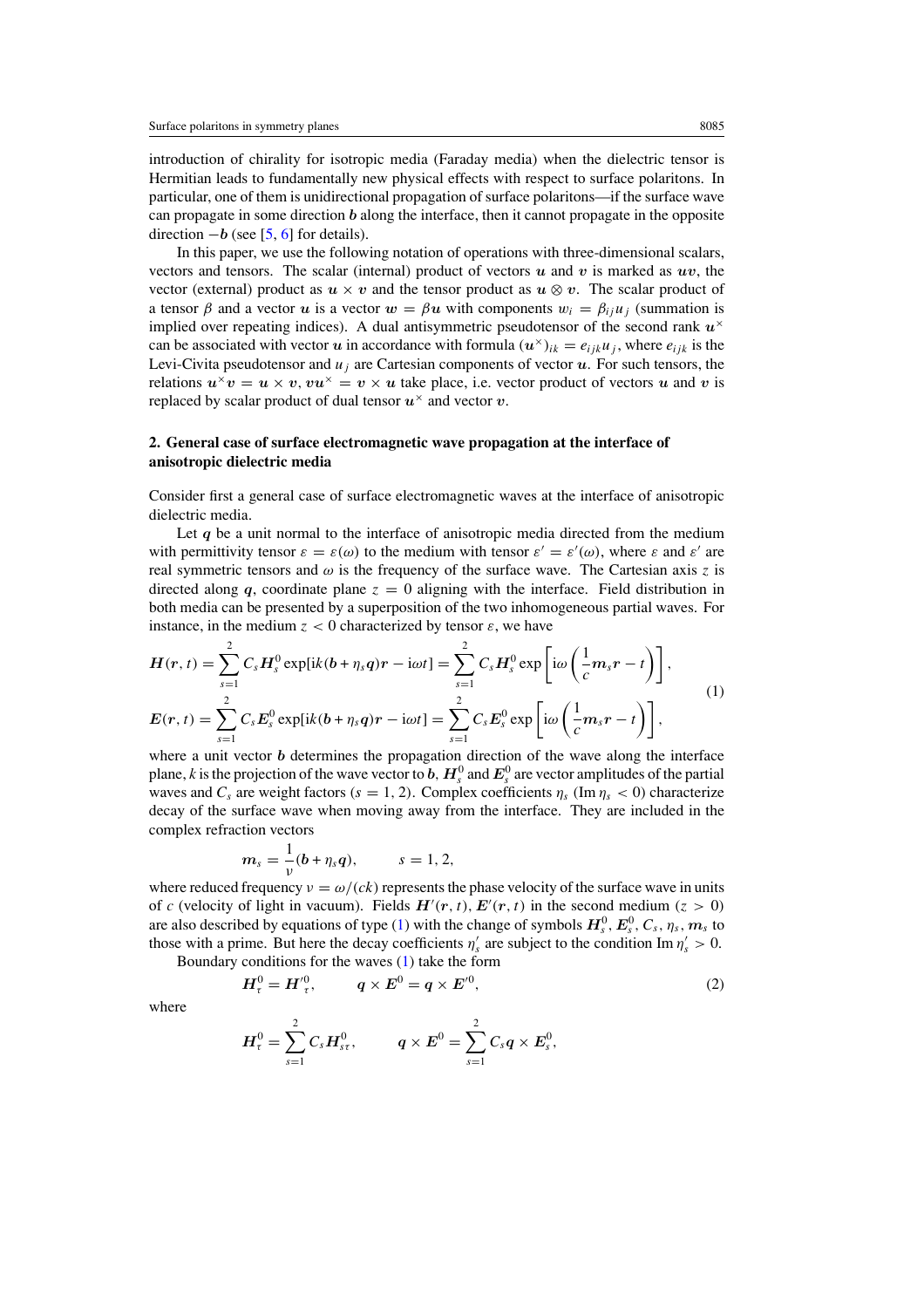$$
{\boldsymbol{H}'}_{{\tau}}^0 = \sum_{s=1}^2 {\boldsymbol{C}}'_s {\boldsymbol{H}'}_{s{\tau}}^0, \qquad {\boldsymbol{q}} \times {\boldsymbol{E}'}^0 = \sum_{s=1}^2 {\boldsymbol{C}}'_s {\boldsymbol{q}} \times {\boldsymbol{E}'}_s^0,
$$

and subscript  $\tau$  denotes tangential components of the vector fields (projection of the field vectors to the interface plane).

Resulting values of the electric and magnetic strengths at the interface  $q \times E^0$  and  $H^0_\tau$  $(q \times E'^{0}$  and  $H'^{0}_{\tau}$ ) connect between themselves linearly through a planar surface impedance tensor  $\gamma$  (γ') [\[16](#page-18-0)]:

$$
\boldsymbol{q} \times \boldsymbol{E}^0 = \gamma \boldsymbol{H}_\tau^0, \qquad \boldsymbol{q} \times \boldsymbol{E}'^0 = \gamma' \boldsymbol{H}'^0_\tau. \tag{3}
$$

Eliminating vector variables from  $(2)$  and  $(3)$ , we obtain a dispersion equation for the surface polaritons

$$
(\overline{\gamma - \gamma'})_t = 0,\tag{4}
$$

where  $(\gamma - \gamma')_t$  is a trace of the tensor adjoined to  $\gamma - \gamma'$ .<sup>1</sup>

In [\[13–15\]](#page-18-0), it was shown that anti-Hermitian surface impedance tensors can be calculated by formulae<sup>2</sup>

$$
\gamma = \frac{1}{\nu} Q^{-}(-iI - S), \qquad \gamma' = \frac{1}{\nu} Q'^{-} (iI - S'). \tag{5}
$$

Tensors *Q* and *S* have an integral representation

$$
Q = -\frac{1}{\pi} \int_0^{\pi} (e_2 e_2)^{-} d\phi, \qquad S = -\frac{1}{\pi} \int_0^{\pi} (e_2 e_2)^{-} (e_2 e_1) d\phi.
$$
 (6)

Integrals in equations (6) include tensorial bilinear forms of arbitrary vector arguments *u* and *v* defined by

$$
(\boldsymbol{uv})_{kn} = c_{klmn} u_l v_m,\tag{7}
$$

where the fourth rank tensor  $c_{klmn}$  is introduced

$$
c_{klmn} = -\frac{(\overline{\varepsilon^{-1}})_{lm}a_{k}a_{n} + \nu^{2}I_{kr}e_{rli}\varepsilon_{ij}^{-1}e_{jmp}I_{pn}}{a\varepsilon^{-1}a - \nu^{2}} + \nu^{2}b_{l}b_{m}I_{kn}
$$

and  $a = b \times q$ . Vectors  $e_1$  and  $e_2$  in (6) are expressed in terms of the vectors *b* and *q* 

$$
e_1 = b\cos\phi + q\sin\phi, \qquad e_2 = -b\sin\phi + q\cos\phi. \tag{8}
$$

Tensors  $Q'$  and  $S'$  can also be calculated by formulae (6) and (7) with the replacement of *ε* with  $\varepsilon'$  in (7).

The left-hand side of dispersion equation (4) is a function of the reduced frequency *ν*. Its solution  $v = v<sub>S</sub>$  describes a surface electromagnetic wave localized close to the interface if  $0 < v_S < \hat{v}_L$ , where  $\hat{v}_L = \min(v_L, v'_L)$  and  $v_L, v'_L$  are the so-called *limiting frequencies* of surface electromagnetic waves in each contacting medium. These frequencies have a great importance for determining existence conditions of surface polaritons and can be found geometrically using the refraction surface sections by a plane passing through vectors *b* and *q* (see [\[14,](#page-18-0) [15](#page-18-0)] and next section). Furthermore, tensors *Q* and *S* (6) exist only if  $v \in [0, v_L)$ , and  $Q'$  and *S*<sup> $\prime$ </sup> exist only if  $\nu \in [0, \nu'_{\text{L}})$ . For an isotropic medium with permittivity  $\varepsilon'$ , the limiting Let  $\alpha$  and *S* exist only if  $\nu \in [0, \nu_L]$ . For an isotropic medium with permittivity  $\varepsilon$ , the minimig frequency is  $\nu_L' = 1/\sqrt{\varepsilon'}$ . If anisotropic dielectric with permittivity tensor *ε* contacts with

<span id="page-3-0"></span>

<sup>&</sup>lt;sup>1</sup> By definition, the adjoined tensor is  $\overline{\beta}_{ij} = \frac{1}{2} e_{klj} e_{mni} \beta_{km} \beta_{ln}$  [\[17](#page-18-0)]. The trace  $\overline{\beta}_t$  of the tensor adjoined to planar tensor *β* (*β***q** =  $q\beta$  = 0) is equal to the determinant of the matrix representing *β* in a subspace orthogonal to *q*. <sup>2</sup> Symbol <sup>−</sup> denotes pseudoinversion operation of the planar tensors, i.e. inversion in a subspace orthogonal to *q*. By

definition,  $QQ^{-} = Q^{-}Q = I$ , where  $I = -q^{\times 2} = 1 - q \otimes q$  is a projective operator to the boundary plane [\[18](#page-18-0), [19\]](#page-18-0).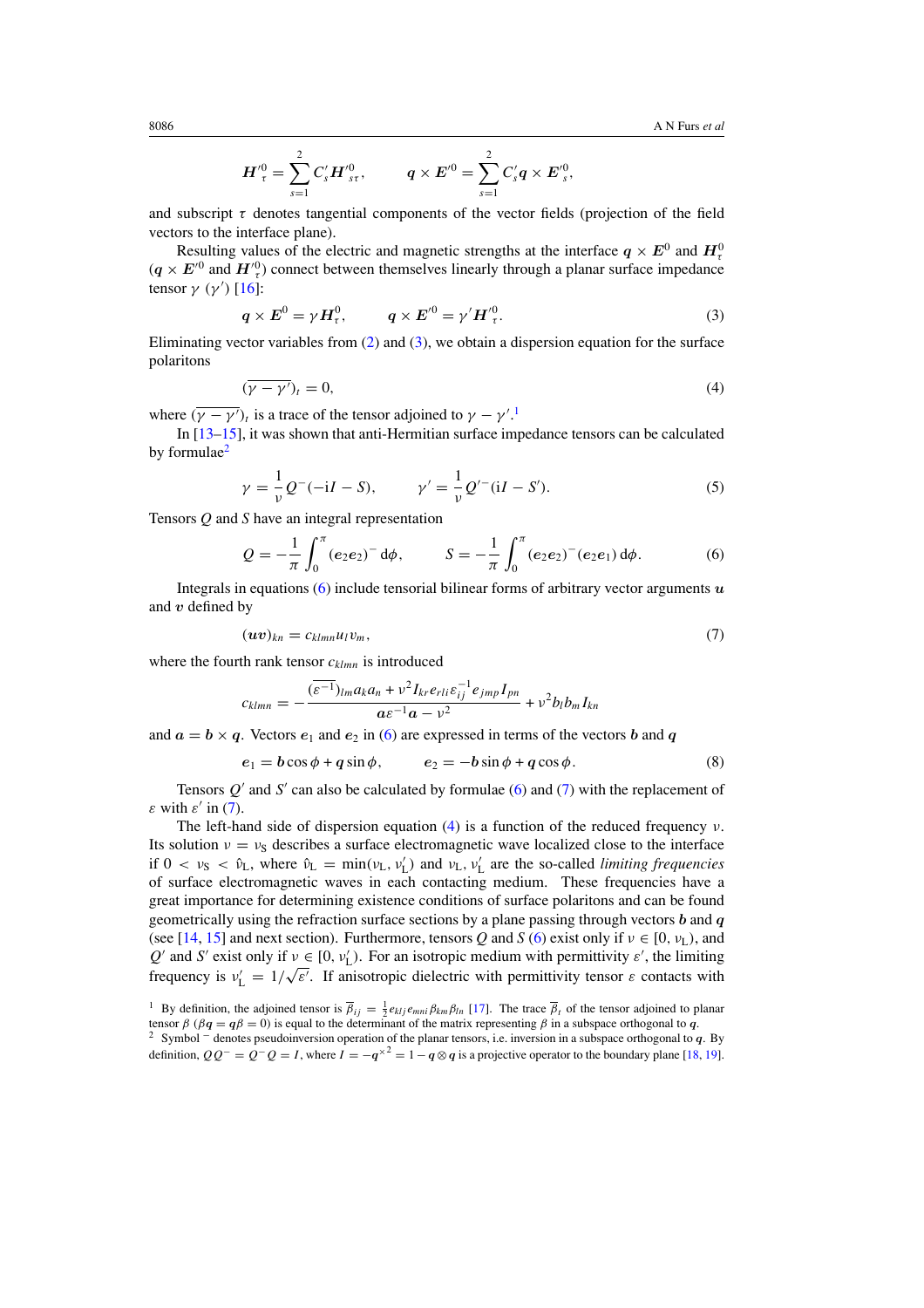<span id="page-4-0"></span>an isotropic medium, then the necessary existence condition can be expressed as follows (see  $[14]$  $[14]$ :

$$
-i \lim_{\nu \to \nu_L} a\gamma a > 0. \tag{9}
$$

Under condition  $(9)$ , it is possible to select a value of permittivity  $\varepsilon'$  of the isotropic medium in order to allow propagation of a surface electromagnetic wave along a given direction *b*.

## **3. Refraction surface sections of biaxial crystals**

We apply the results of the previous section to the surface electromagnetic waves at the interface of biaxial crystal with permittivity tensor

$$
\varepsilon = a_1^{-1} c_1 \otimes c_1 + a_2^{-1} c_2 \otimes c_2 + a_3^{-1} c_3 \otimes c_3 \tag{10}
$$

and isotropic medium with permittivity  $\varepsilon'$ . In formula (10), unit vectors  $c_1$ ,  $c_2$ ,  $c_3$  are directed along the principal axes of the tensor  $\varepsilon$ , and  $a_1^{-1} = \varepsilon_1$ ,  $a_2^{-1} = \varepsilon_2$ ,  $a_3^{-1} = \varepsilon_3$  are the principal values of  $\varepsilon$  at the wave frequency  $\omega$ . To denote inverse permittivity of the isotropic medium, we use the symbol  $a' = 1/\varepsilon'$ . All material parameters  $a_1, a_2, a_3, a'$  are supposed to be real and positive.

Let a plane crystal cut be perpendicular to one of the principal axes of the tensor  $\varepsilon$ , i.e. it coincides with one of the crystallographic symmetry planes of the crystal. Hereinafter when using the term 'biaxial crystal' with respect to surface electromagnetic waves, we presume that the cut plane is oriented in such a manner. Without loss of generality, we can get an axis directed along  $c_2$  as a normal to the cut plane and assume that vectors  $c_1$ ,  $c_2$ ,  $c_3$  produce a right-hand triple and, in addition,  $a_1 > a_3$ .

Surface electromagnetic wave propagation direction is specified by an angle *α* measured from the vector  $c_1$ :  $b = c_1 \cos \alpha + c_3 \sin \alpha$ . Vectors *b* and  $a = b \times q$  lie in the cut plane, so

$$
c_1 = b\cos\alpha - a\sin\alpha, \qquad c_2 = q, \qquad c_3 = b\sin\alpha + a\cos\alpha. \tag{11}
$$

To determine the dependence of limiting frequencies *ν*<sub>L</sub> for surface electromagnetic waves in a biaxial crystal on angle  $\alpha$ , we need to study the refraction surface of this crystal and its section by a *reference plane* (plane passing through vectors *b* and *q*). The refraction vector of the body electromagnetic wave with phase normal  $n (n^2 = 1)$  is determined by the equation  $m = nn$ , where *n* is a wave refractive index. Refraction surface constitutes a locus of extreme points of the refraction vectors, whose beginnings are aligned in the reference point *O*. Vectors *m* satisfy an equation det $(m^{\times} \varepsilon^{-1} m^{\times} + 1) = 0$  or in the expanded form (see [\[17\]](#page-18-0))

$$
m^2m\varepsilon m + m(\overline{\varepsilon} - \overline{\varepsilon}_t)m + \det \varepsilon = 0.
$$
 (12)

Taking into account vector *m* decomposition  $m = m_1c_1 + m_2c_2 + m_3c_3$  and relations

$$
\overline{\varepsilon} = a_2^{-1} a_3^{-1} c_1 \otimes c_1 + a_1^{-1} a_3^{-1} c_2 \otimes c_2 + a_1^{-1} a_2^{-1} c_3 \otimes c_3,
$$
  

$$
\overline{\varepsilon}_t = a_2^{-1} a_3^{-1} + a_1^{-1} a_3^{-1} + a_1^{-1} a_2^{-1}, \qquad \det \varepsilon = a_1^{-1} a_2^{-1} a_3^{-1},
$$

equation (12) takes the form

$$
(m_1^2 + m_2^2 + m_3^2)(a_2a_3m_1^2 + a_1a_3m_2^2 + a_1a_2m_3^2)
$$
  
 
$$
- (a_2 + a_3)m_1^2 - (a_1 + a_3)m_2^2 - (a_1 + a_2)m_3^2 + 1 = 0.
$$
 (13)

Equation (13) determines the relation between refraction vector components  $m_1$ ,  $m_2$ ,  $m_3$  and is an equation for the refraction surface of body electromagnetic waves in biaxial crystals. This surface is closed and consists of two sheets, inasmuch as two waves can propagate along a given direction *n* with two different phase velocities. Vector components  $m_1, m_2, m_3$  enter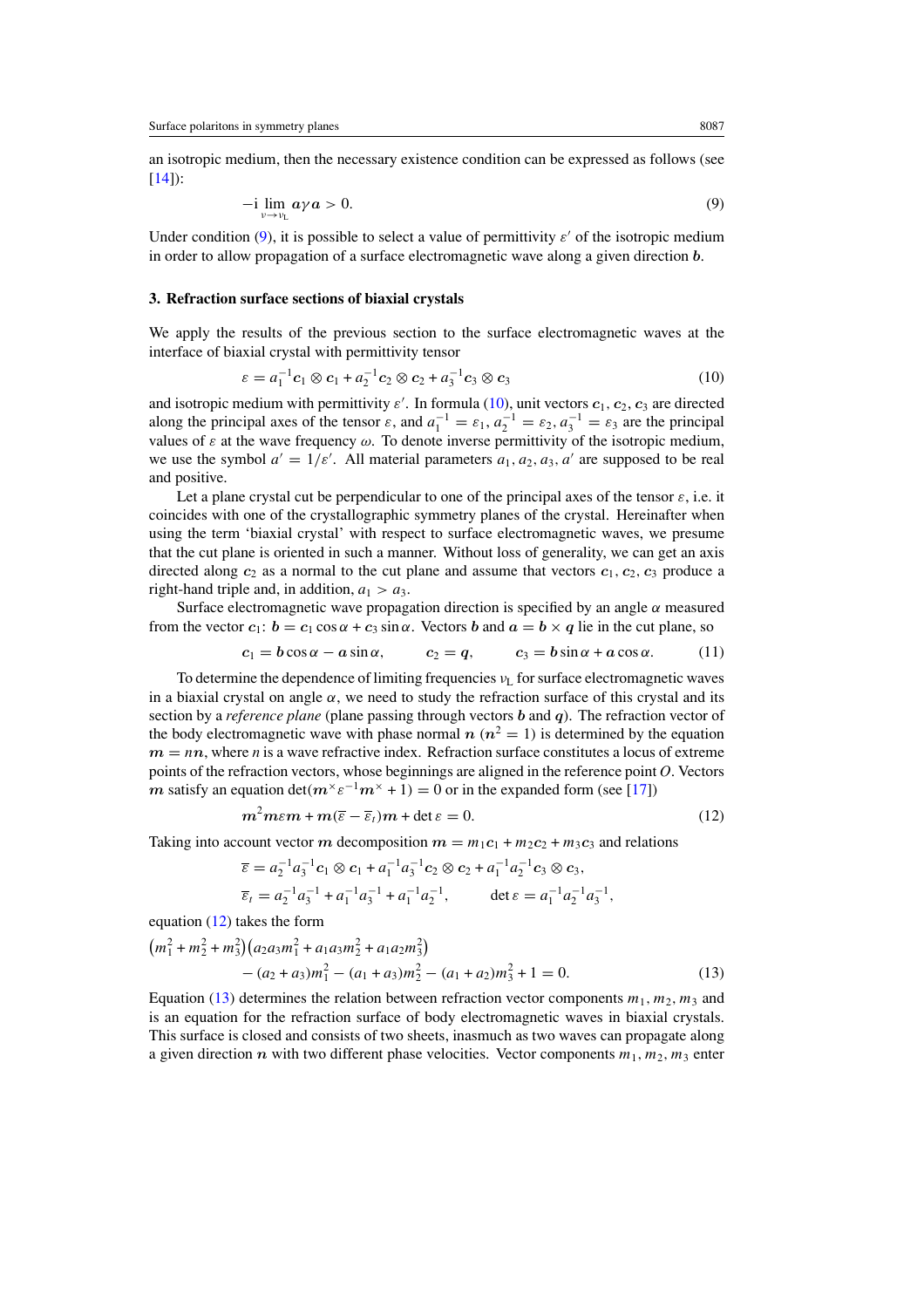<span id="page-5-0"></span>

Figure 1. Refraction surface sections of the biaxial crystals with the reference planes: (*a*)  $a_1 = 0.7, a_2 = 0.9, a_3 = 0.1, \alpha = 50°;$  (*b*)  $a_1 = 0.9, a_2 = 0.7, a_3 = 0.1, \alpha = 50°;$  $(c) a_1 = 0.9, a_2 = 0.7, a_3 = 0.1, \alpha = \alpha_0 = 60^\circ.$ 

into [\(13\)](#page-4-0) in even powers so the refraction surface is centrosymmetrical, and coordinate planes passing through basis vectors  $c_1$  and  $c_2$ ,  $c_2$  and  $c_3$ ,  $c_3$  and  $c_1$  are symmetry planes of the refraction surface.

The reference plane with unit normal *a* forms an angle  $\alpha$  with vector  $c_1$ . In view of the surface refraction symmetry, it is enough to study its reference plane section only at angle range  $0 \le \alpha \le \pi/2$ .

Now we find equations of the section curves. The left- and right-hand sides of equations  $(11)$  scalarly multiplied by the vector  $m$  take the form

$$
m_1 = m_b \cos \alpha - m_a \sin \alpha, \qquad m_2 = m_q, \qquad m_3 = m_b \sin \alpha + m_a \cos \alpha, \tag{14}
$$

where  $m_b, m_q, m_a$  are components of  $m$  in  $(b, q, a)$  basis. For any vector in the reference plane, its component along *a* equals zero:  $m_a = 0$ . If we substitute (14) into [\(13\)](#page-4-0) and suppose  $m_a = 0$ , we obtain the following curve equation:

$$
(m_b^2 + m_q^2)(a_2 dm_b^2 + a_1 a_3 m_q^2) - (a_2 + d)m_b^2 - (a_1 + a_3)m_q^2 + 1 = 0,
$$
 (15)

where

$$
d = a_1 \sin^2 \alpha + a_3 \cos^2 \alpha. \tag{16}
$$

Note that  $a_3 \leq d \leq a_1$ . The section consists of inner  $S_1$  and outer  $S_2$  curves. If the reference plane passes through an optical axis (direction along which two eigenwaves propagate with the same phase velocity), then they have common points. Since equation  $(15)$  is a fourth-order equation with respect to  $m_b$  and  $m_q$ , then any straight line in the section plane may cross the curves at not more than four points. This implies that inner curve must be convex, while outer curve may be either convex or concave (see figure 1).

Let refraction vector  $m$  in section plane be directed at angle  $\theta$  to vector  $\boldsymbol{b}$ . Then, its components equal

$$
m_b = |m|\cos\theta, \qquad m_q = |m|\sin\theta,\tag{17}
$$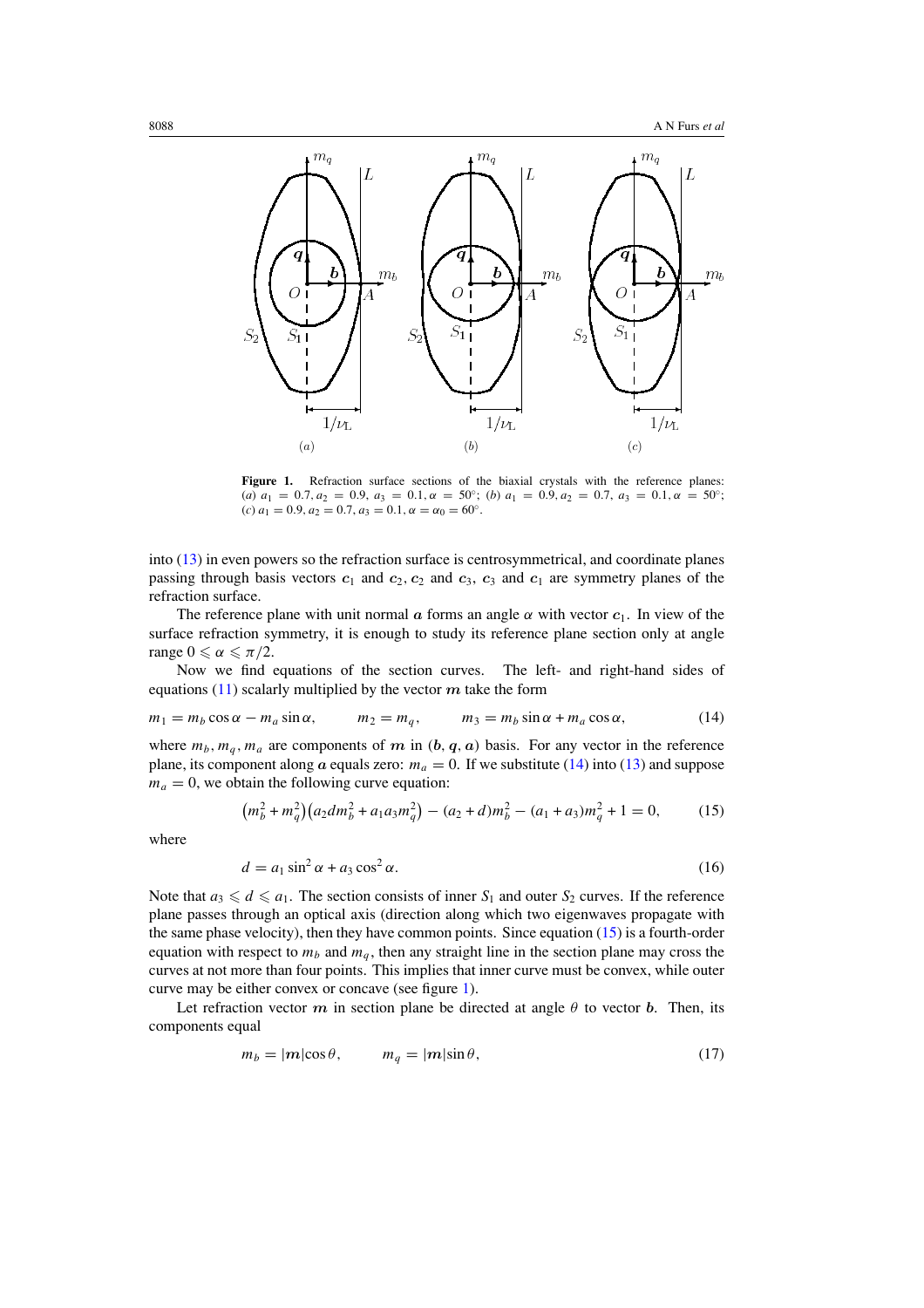$m<sup>2</sup>$ 

<span id="page-6-0"></span>where  $|m| = \sqrt{m^2} = \sqrt{m_b^2 + m_q^2}$  is a modulus of vector *m*. Now we substitute [\(17\)](#page-5-0) into [\(15\)](#page-5-0) and write equation [\(15\)](#page-5-0) in the polar coordinates  $|m|$  and  $\theta$ :

$$
m^4(a_2d\cos^2\theta + a_1a_3\sin^2\theta) - m^2[(a_2+d)\cos^2\theta + (a_1+a_3)\sin^2\theta] + 1 = 0.
$$
 (18)

From  $(18)$ , we find equations of the curves in the reference plane:

$$
e^{2} = n^{2} = \frac{1}{2}(a_{2}d\cos^{2}\theta + a_{1}a_{3}\sin^{2}\theta)^{-1}\{(a_{2} + d)\cos^{2}\theta + (a_{1} + a_{3})\sin^{2}\theta
$$
  
 
$$
\pm [[(a_{2} + d)\cos^{2}\theta + (a_{1} + a_{3})\sin^{2}\theta]^{2} - 4(a_{2}d\cos^{2}\theta + a_{1}a_{3}\sin^{2}\theta)]^{\frac{1}{2}}\}, (19)
$$

where plus sign corresponds to the outer curve  $S<sub>2</sub>$  and minus sign corresponds to the inner curve  $S_1$ . Then, we return in equations (19) to the variables  $m_b$  and  $m_q$  considering [\(17\)](#page-5-0) and introducing notation  $\kappa = m_q^2/m_b^2 = \tan^2 \theta$ :

$$
2m_b^2(1+\kappa)(a_2d + a_1a_3\kappa)\{a_2 + d + (a_1 + a_3)\kappa
$$
  
 
$$
\pm [[a_2 + d + (a_1 + a_3)\kappa]^2 - 4(1+\kappa)(a_2d + a_1a_3\kappa)]^{\frac{1}{2}}\}^{-1} = 1.
$$
 (20)

It is obvious (see  $(20)$ ) that curves  $S_1$  and  $S_2$  are symmetrical relative to the coordinate axes directed along vectors *b* and *q*.

Limiting frequencies  $v<sub>L</sub>$  of the surface waves can be found geometrically by the following way. Let *L* be a straight line parallel to vector *q* and originally located at infinity, which moves towards −*b* until the first contact with the section curve *S*<sub>2</sub> of the outer sheet of the refraction surface (figure [1\)](#page-5-0). Then, the limiting frequency  $v_L$  is reciprocal of the distance from the point *O* to the line *L*, passing through one or several points of tangency. When  $\nu = \nu_L$ , at least one of the coefficients  $\eta_1, \eta_2$  in [\(1\)](#page-2-0) becomes real and now corresponds to the body partial wave. In order to establish location of the contact by the straight line *L*, it is important to investigate parts of the section curve  $S_2$  close to the coordinate axis  $m_b$ , i.e. when  $\kappa$  is small. We choose in equation  $(20)$  the upper sign corresponding to curve  $S_2$  and retain only terms with first order of  $\kappa$ , so at  $a_2 > d$ , we have

$$
dm_b^2 + \frac{a_1 a_3 - d(a_1 + a_3 - a_2)}{a_2 - d} m_q^2 = 1
$$
\n(21)

and at  $a_2 < d$ ,

$$
a_2 m_b^2 + \frac{a_1 a_3 - a_2 (a_1 + a_3 - d)}{d - a_2} m_q^2 = 1.
$$
 (22)

Thus, parts of the section curve close to the *b*-direction approximately seem as a second-order curve with a general equation  $h_b m_b^2 + h_q m_q^2 = 1$ . This curve crosses  $m_b$ -axis at point *A* at the distance  $OA = 1/\sqrt{h_b}$ . Depending on the sign of the coefficient  $h_q$  of  $m_q^2$ , equations (21) and (22) correspond either to an ellipse  $(h_q > 0)$  or to a hyperbola  $(h_q < 0)$ . In the first case, the section curve  $S_2$  is a convex curve at small values of  $m_q$  and in the second case, the curve is concave.

Consider the following cases of relations involving parameters  $a_1$ ,  $a_2$  and  $a_3$  contained in tensor  $\varepsilon$  [\(10\)](#page-4-0):

(i) 
$$
a_2 \ge a_1 > a_3
$$
, (ii)  $a_1 > a_2 > a_3$ , (iii)  $a_1 > a_3 \ge a_2$ .

If relation (i) is satisfied, then  $a_2 > d$  at  $\alpha \neq \frac{\pi}{2}$  and we analyse equation (21). It is easy to show that the coefficient of  $m_q^2$  will be positive:

$$
a_1a_3-d(a_1+a_3-a_2) > a_1a_3-a_1(a_1+a_3-a_2) = a_1(a_2-a_1) \geq 0;
$$

therefore, outer section curve is convex at small  $m_q$ . Distance *OA* equals  $1/\sqrt{d}$  and depends on  $\alpha$  (i.e. depends on the position of the reference plane). Similarly, if relation (iii) is satisfied, then  $a_2 < d$  at  $\alpha \neq 0$ , so equation (22) causes the curve  $S_2$  to be convex at small  $m_q$  too and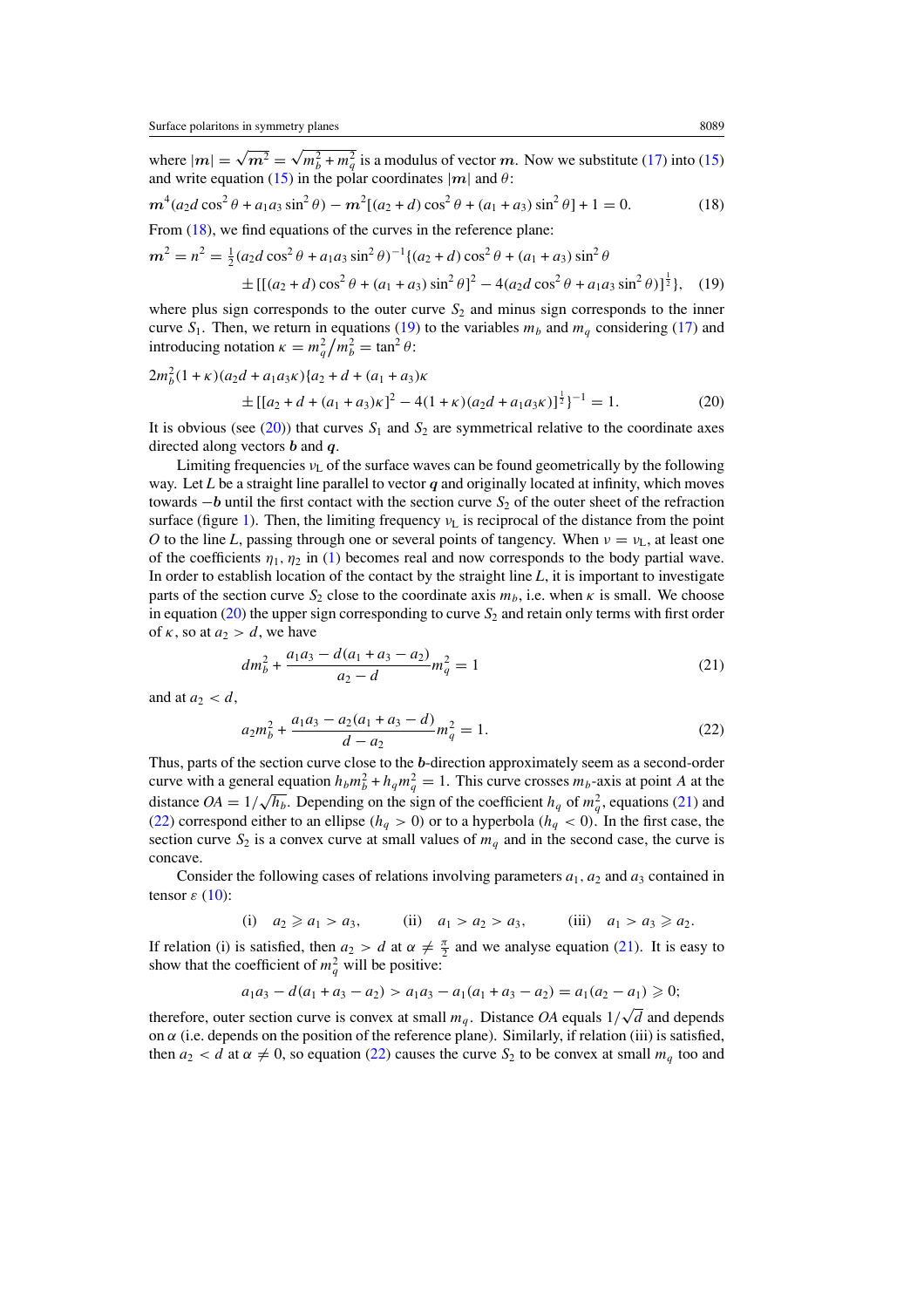<span id="page-7-0"></span>to cross the coordinate axis at distance  $OA = 1/\sqrt{a_2}$  which does not depend on  $\alpha$ . Finally, for the relation (ii), we have  $a_2 \geq d$ . Let angle  $\alpha_0$  be determined by equation  $a_2 = d$  (see also  $(16)$ 

$$
\sin \alpha_0 = \sqrt{\frac{a_2 - a_3}{a_1 - a_3}}\tag{23}
$$

and angles  $\alpha_1$  and  $\alpha_2$  be determined by the equations  $a_1a_3 - d(a_1 + a_3 - a_2) = 0$  and  $a_1a_3 - a_2(a_1 + a_3 - d) = 0$ , respectively,

$$
\sin \alpha_1 = \sqrt{\frac{a_3(a_2 - a_3)}{(a_1 + a_3 - a_2)(a_1 - a_3)}}, \qquad \sin \alpha_2 = \sqrt{\frac{a_1(a_2 - a_3)}{a_2(a_1 - a_3)}}, \qquad (24)
$$

resulting in vanishing of coefficient  $h_q$  of  $m_q^2$  in equations [\(21\)](#page-6-0) and [\(22\)](#page-6-0). Then, in the case (ii), an inequality  $\alpha_1 < \alpha_0 < \alpha_2$  is satisfied, and at  $0 \le \alpha < \alpha_1$  or  $\alpha_2 < \alpha \le \frac{\pi}{2}$ , a part of the curve  $S_2$  close to the point *A* is convex, but at  $\alpha_1 < \alpha < \alpha_2$  it is concave. If  $\alpha < \alpha_0$ , then *OA* =  $1/\sqrt{d}$ , otherwise *OA* =  $1/\sqrt{a_2}$ .

Thus, when relation (ii) is satisfied and while angle  $\alpha$  is increased from 0 to  $\frac{\pi}{2}$ , at  $\alpha = \alpha_1$ , convexity of the curve part  $S_2$  near point *A* changes to concavity, but at  $\alpha = \alpha_2$  it is vice versa. Intermediate angle  $\alpha_0$  (23) corresponds to the contact of the inner and outer section curves at point *A* (see figure  $1(c)$  $1(c)$ ). In that case, the section reference plane passes through the optical axis of the biaxial crystal whose direction is given by the unit vector  $c' = c_1 \cos \alpha_0 + c_3 \sin \alpha_0$ . Owing to symmetry of the refraction surface, a vector  $c''$  (vector of other optical axis) is obtained by replacement of  $\alpha_0$  with  $-\alpha_0$  in the last equation:  $c'' = c_1 \cos \alpha_0 - c_3 \sin \alpha_0$ . Note that vectors *c'* and *c''* are included in the Fedorov axial representation of the permittivity tensor for biaxial crystal [\[17\]](#page-18-0)

$$
\varepsilon^{-1} = a_2 + \frac{a_1 - a_3}{2} (c' \otimes c'' + c'' \otimes c').
$$

#### **4. Limiting frequencies of surface electromagnetic waves in biaxial crystals**

It is easy to calculate limiting frequency  $v<sub>L</sub>$  of a surface electromagnetic wave in the case when the outer section curve  $S_2$  is a convex curve near the point *A* (see figure  $1(a)$  $1(a)$ ). Then, the straight line *L* contacts curve  $S_2$  at the point *A* and limiting frequency  $v_L$  equals reciprocal of length of the line segment *OA*. Particularly, as is set forth in previous section,  $v_L = \sqrt{d}$  at any *α* when relations (i) are satisfied, or in case (ii) with conditions  $0 \le \alpha \le \alpha_1$  satisfied. Next, *ν*<sub>L</sub> =  $\sqrt{a_2}$  at any *α* when relations (iii) are satisfied, or in case (ii) with satisfied conditions  $\alpha_2 \leqslant \alpha \leqslant \frac{\pi}{2}.$ 

If curve  $S_2$  is concave close to the point *A* and line *L* contacts this curve at two points (conditions (ii) with  $\alpha_1 < \alpha < \alpha_2$ ), then limiting frequencies need to be calculated individually. We differentiate equation [\(15\)](#page-5-0) with respect to  $m<sub>q</sub>$  and take into account that for a contact point  $dm_b/dm_a = 0$ . As a result, we have

$$
m_q^2 = \frac{a_1 + a_3}{2a_1 a_3} - \frac{a_2 d + a_1 a_3}{2a_1 a_3} m_b^2,
$$
\n(25)

with the assumption that  $m_q \neq 0$ . After substitution of (25) in equation [\(15\)](#page-5-0) for the section curves and taking into consideration that the limiting frequency *ν*<sup>L</sup> is calculated by means of coordinate  $m_b$  as  $v_L = 1/m_b$ , we get

$$
(a_1 - a_3)^2 v_L^4 - 2[(a_1 + a_3)(a_2d + a_1a_3) - 2a_1a_3(a_2 + d)]v_L^2 + (a_2d - a_1a_3)^2 = 0.
$$
 (26)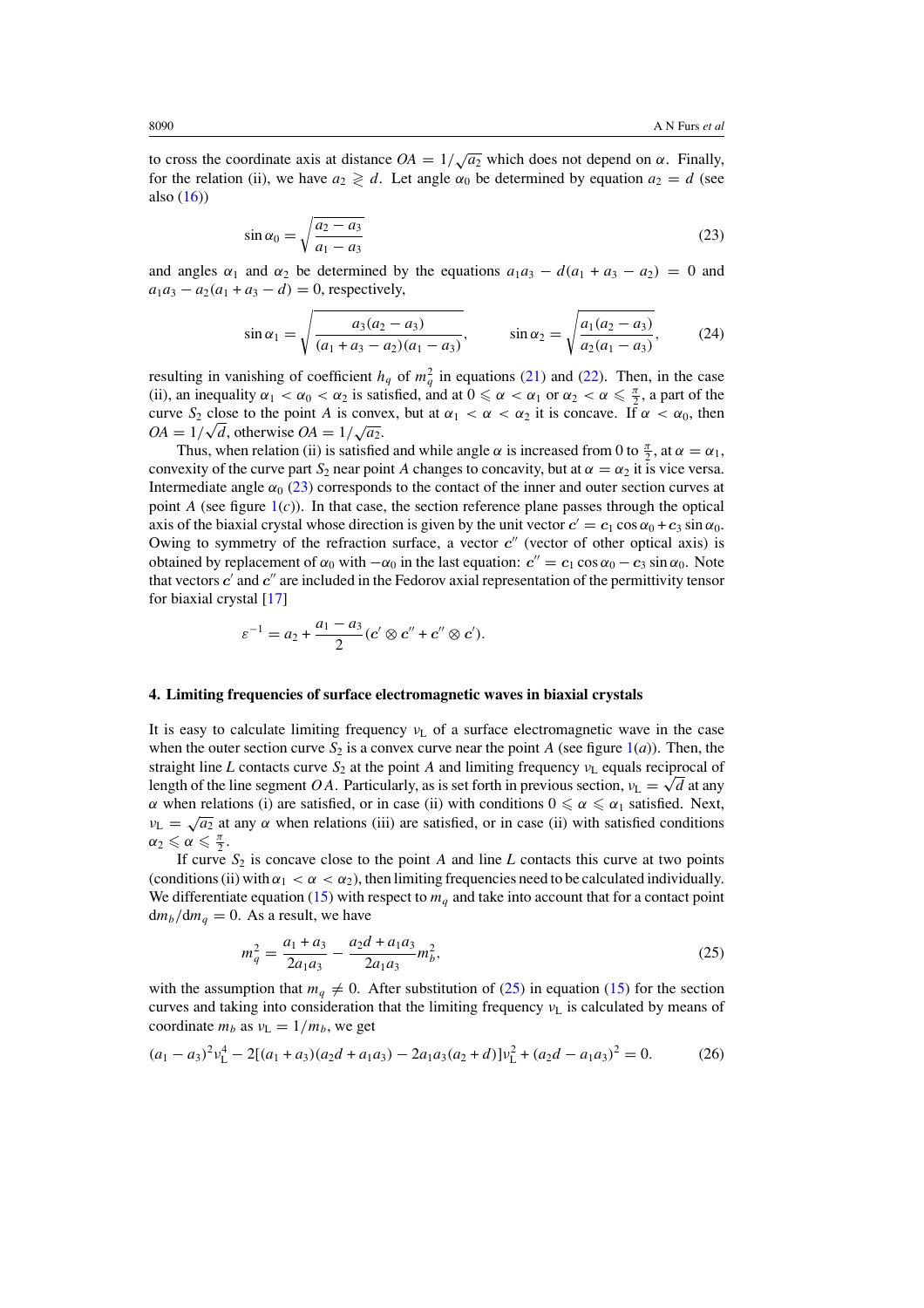|         | Relations                     |                                        |                             |
|---------|-------------------------------|----------------------------------------|-----------------------------|
| Case    | between $a_1$ , $a_2$ , $a_3$ | Angle $\alpha$                         | Limiting frequency $v_L$    |
| (i)     | $a_2 \ge a_1 > a_3$           | $0 \leqslant \alpha < \frac{\pi}{2}$   | $v_{\rm L} = \sqrt{d}$      |
| (ii(a)) | $a_1 > a_2 > a_3$             | $0 \leq \alpha < \alpha_1$             | $v_L = \sqrt{d}$            |
| (ii(b)) | $a_1 > a_2 > a_3$             | $\alpha_1 \leq \alpha \leq \alpha_2$   | $v_L = \widetilde{v}_L(27)$ |
| (ii(c)) | $a_1 > a_2 > a_3$             | $\alpha_2 < \alpha \leq \frac{\pi}{2}$ | $v_{\rm L}=\sqrt{a_2}$      |
| (iii)   | $a_1 > a_3 \ge a_2$           | $0 < \alpha \leq \frac{\pi}{2}$        | $v_{\rm L}=\sqrt{a_2}$      |

<span id="page-8-0"></span>**Table 1.** Limiting frequencies *ν*<sub>L</sub> of surface electromagnetic waves in biaxial crystals.

We denote solutions of biquadratic equation [\(26\)](#page-7-0) as  $\tilde{v}_L$  and finally obtain an expression for the limiting frequency

$$
\widetilde{\nu}_{\rm L}^2 = \frac{1}{(a_1 - a_3)^2} [(a_1 + a_3)(a_2d + a_1a_3) - 2a_1a_3(a_2 + d) \n+ 2\sqrt{a_1a_3(a_1 - a_2)(a_2 - a_3)(a_1 - d)(d - a_3)}].
$$
\n(27)

Note that selection of the positive sign of the radical in  $(27)$  is determined by the requirement of continuity of limiting frequency  $v_L$  at points  $\alpha = \alpha_1$  and  $\alpha = \alpha_2$  [\(24\)](#page-7-0). Indeed, when  $\alpha = \alpha_1$ (i.e.  $a_2 = a_1 + a_3 - a_1 a_3/d$ ), limiting frequency has to be equal to  $v_L = \sqrt{d}$ , but when  $\alpha = \alpha_2$  $(d = a_1 + a_3 - a_1 a_3/a_2)$ , it has to be equal to  $v_L = \sqrt{a_2}$ . It is true only if in solution (27) of biquadratic equation [\(26\)](#page-7-0), the positive sign of the radical is selected.

The obtained values of limiting frequencies  $v_L$  are charted in table 1, used later for establishing existence conditions of surface waves at the interface of a biaxial crystal and an isotropic medium. From the obtained equations for  $v_L$ , it is evident that function  $v_L = v_L(\alpha)$ is non-decreasing on the interval  $\left[0, \frac{\pi}{2}\right]$  and has a limit

$$
\nu_{\rm L} \leqslant \min(\sqrt{a_2}, \sqrt{d}).\tag{28}
$$

Strict inequality in (28) is achieved only in the case (ii) at  $\alpha_1 < \alpha < \alpha_2$  and equality is achieved in other cases.

# **5. Derivation of the surface impedance tensors**  $\gamma$  **and**  $\gamma'$

The dispersion equation for surface electromagnetic waves at the interface of a biaxial crystal and an isotropic medium will be obtained by substitution of the surface impedance tensors *γ* and  $\gamma'$  of the contacting media to formula [\(4\)](#page-3-0). To find these tensors, we first need to calculate bilinear tensorial forms  $(e_2e_2)$  and  $(e_2e_1)$  related to a biaxial crystal, then tensors  $(e_2e_2)^-$  and  $(e_2e_2)^-(e_2e_1)$ , and finally *Q* and *S* [\(6\)](#page-3-0). Tensors *Q*<sup>-</sup> and *S*<sup>-</sup> in formula [\(5\)](#page-3-0) for *γ*<sup>-</sup> are calculated analogously as Q and S with replacement  $a_1, a_2, a_3 \rightarrow a'$  (going from the biaxial crystal to the isotropic medium).

According to [\(7\)](#page-3-0), general expressions for the bilinear tensorial forms  $(e_2e_2)$  and  $(e_2e_1)$ take the coordinate-free form

$$
(e_2e_j) = -(a\varepsilon^{-1}a - \nu^2)^{-1} \Big[ e_2 \overline{\varepsilon^{-1}} e_j (a \otimes a) + \nu^2 I e_2^{\times} \varepsilon^{-1} e_j^{\times} I \Big] + e_2 b \otimes b e_j \nu^2 I, \tag{29}
$$

where  $j = 1, 2$  and  $e_2b \otimes be_j$  is the dyad  $b \otimes b$  multiplied by vector  $e_2$  from the left and by vector *e*<sub>i</sub> from the right. Tensors  $\varepsilon^{-1}$  and  $\overline{\varepsilon^{-1}}$  in (29) are given by formulae

$$
\varepsilon^{-1} = \sum_{k=1}^3 a_k c_k \otimes c_k, \qquad \overline{\varepsilon^{-1}} = a_1 a_2 a_3 \sum_{k=1}^3 a_k^{-1} c_k \otimes c_k.
$$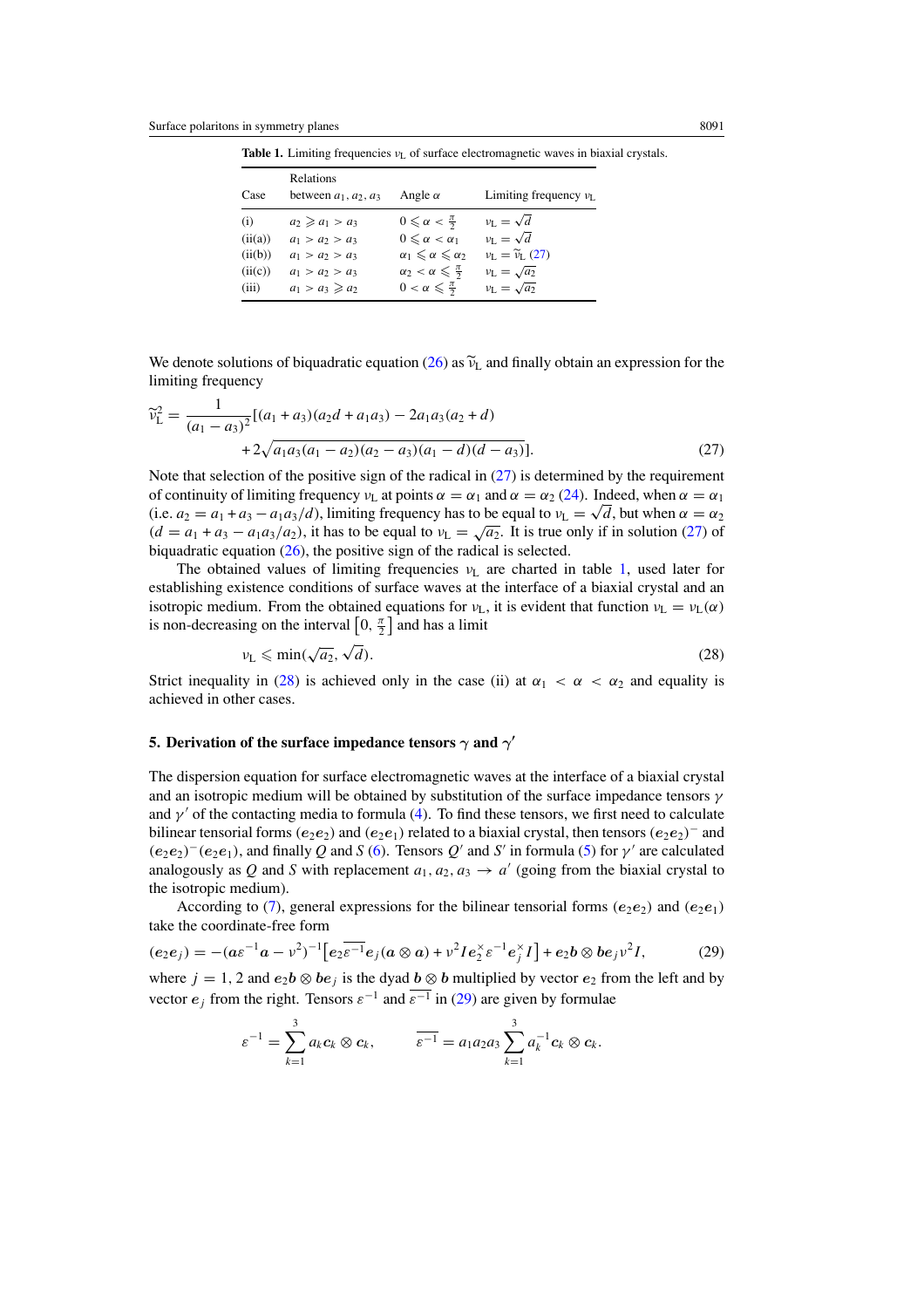Therefore,

$$
e_2 \overline{\varepsilon^{-1}} e_j = a_1 a_2 a_3 \sum_{k=1}^3 a_k^{-1} e_2 c_k \otimes c_k e_j,
$$
  
\n
$$
I e_2^{\times} \varepsilon^{-1} e_j^{\times} I = - \sum_{k=1}^3 a_k I(c_k \times e_2) \otimes (c_k \times e_j) I.
$$
\n(30)

Since  $I = b \otimes b + a \otimes a$ , then

$$
(\mathbf{c}_k \times \mathbf{e}_j)I = I(\mathbf{c}_k \times \mathbf{e}_j) = [(\mathbf{c}_k \times \mathbf{e}_j)\mathbf{b}] \mathbf{b} + [(\mathbf{c}_k \times \mathbf{e}_j)\mathbf{a}] \mathbf{a}.
$$
 (31)

By substituting vectors  $c_1$ ,  $c_2$ ,  $c_3$  [\(11\)](#page-4-0) and  $e_1$ ,  $e_2$  [\(8\)](#page-3-0) into equations (30) and (31), and then by substituting these equations in [\(29\)](#page-8-0), we obtain decomposition of the forms  $(e_2e_2)$  and  $(e_2e_1)$ in the tensor basis  $b \otimes b$ ,  $b \otimes a$ ,  $a \otimes b$ ,  $a \otimes a$ :

$$
(e_2e_2) = (d - v^2)^{-1} \{v^2 \{ (d - v^2) \sin^2 \phi + d \cos^2 \phi \} b \otimes b + v^2 (a_1 - a_3) \sin \alpha \cos \alpha \cos^2 \phi (b \otimes a + a \otimes b) - [(a_2 - v^2)(d - v^2) \sin^2 \phi + (a_1 a_3 - v^2 (a_1 + a_3 - d)) \cos^2 \phi ] a \otimes a \}, \quad (32)
$$
  

$$
(e_2e_1) = \sin \phi \cos \phi (d - v^2)^{-1} \{v^4 b \otimes b + v^2 (a_1 - a_3) \sin \alpha \cos \alpha (b \otimes a + a \otimes b) \}
$$

$$
-[a1a3 - (a2 - v2)(d - v2) - v2(a1 + a3 - d)]a \otimes a]. \t(33)
$$

In the subspace orthogonal to vector  $q$  (in the interface plane), bilinear tensorial forms  $(e_2e_2)$  and  $(e_2e_1)$  can be represented by 2  $\times$  2 matrices with elements equal to the coefficients of the decomposition of these forms in the tensor basis. Therefore, the determinant of  $(e_2e_2)$ which equals the trace of the adjoined tensor  $\overline{(e_2e_2)}$  is

$$
\overline{(e_2e_2)_t} = [b(e_2e_2)b][a(e_2e_2)a] - [b(e_2e_2)a][a(e_2e_2)b]
$$
  
=  $-v^2(d - v^2)^{-1}(A\cos^4\phi + B\sin^2\phi\cos^2\phi + C\sin^4\phi),$ 

where terms in brackets are matrix elements of the form  $(e_2e_2)$  and

$$
A = a_1 a_3, \qquad B = a_1 a_3 + a_2 d - v^2 (a_1 + a_3), \qquad C = (a_2 - v^2)(d - v^2). \tag{34}
$$

The tensor pseudoinverse to  $(e_2e_2)$  equals

$$
(e_2e_2)^{-} = (A\cos^4\phi + B\sin^2\phi\cos^2\phi + C\sin^4\phi)^{-1} \left\{ \frac{1}{v^2} [(a_2 - v^2)(d - v^2)\sin^2\phi + (a_1a_3 - v^2(a_1 + a_3 - d))\cos^2\phi] b \otimes b + (a_1 - a_3)\sin\alpha\cos\alpha\cos^2\phi \right\}
$$
  
×  $(b \otimes a + a \otimes b) - [(d - v^2)\sin^2\phi + d\cos^2\phi] a \otimes a \right\}.$  (35)

Multiplying  $(e_2e_2)^{-1}$  (35) by  $(e_2e_1)^{-1}$  (33), we obtain

$$
(e_2e_2)^{+}(e_2e_1) = \sin\phi\cos\phi(A\cos^4\phi + B\sin^2\phi\cos^2\phi + C\sin^4\phi)^{-1}
$$
  
\n
$$
\times \{v^2[(a_2 - v^2)\sin^2\phi + (a_1 + a_3 - d)\cos^2\phi]b\otimes b
$$
  
\n
$$
+ (a_1 - a_3)(a_2 - v^2)\sin\alpha\cos\alpha b\otimes a - v^2(a_1 - a_3)\sin\alpha\cos\alpha a\otimes b
$$
  
\n
$$
+ [(a_1a_3 - (a_2 - v^2)(d - v^2) - v^2(a_1 + a_3 - d))\sin^2\phi
$$
  
\n
$$
+ (a_1a_3 - d(a_2 - v^2))\cos^2\phi]a\otimes a].
$$
\n(36)

According to [\(6\)](#page-3-0), tensors  $Q$  and  $S$  can be found by averaging over angle  $\phi$  of expressions (35) and (36). Inasmuch as expression (36) is proportional to products of only odd powers of  $\sin \phi$  and  $\cos \phi$ , then  $S = 0$ . At the same time,

$$
Q = -\frac{1}{v^2} \{ (a_2 - v^2)(d - v^2) J_{02} + [a_1 a_3 - v^2(a_1 + a_3 - d)] J_{20} \} b \otimes b
$$
  
 
$$
- (a_1 - a_3) \sin \alpha \cos \alpha J_{20} (b \otimes a + a \otimes b) + [(d - v^2) J_{02} + d J_{20}] a \otimes a, (37)
$$

<span id="page-9-0"></span>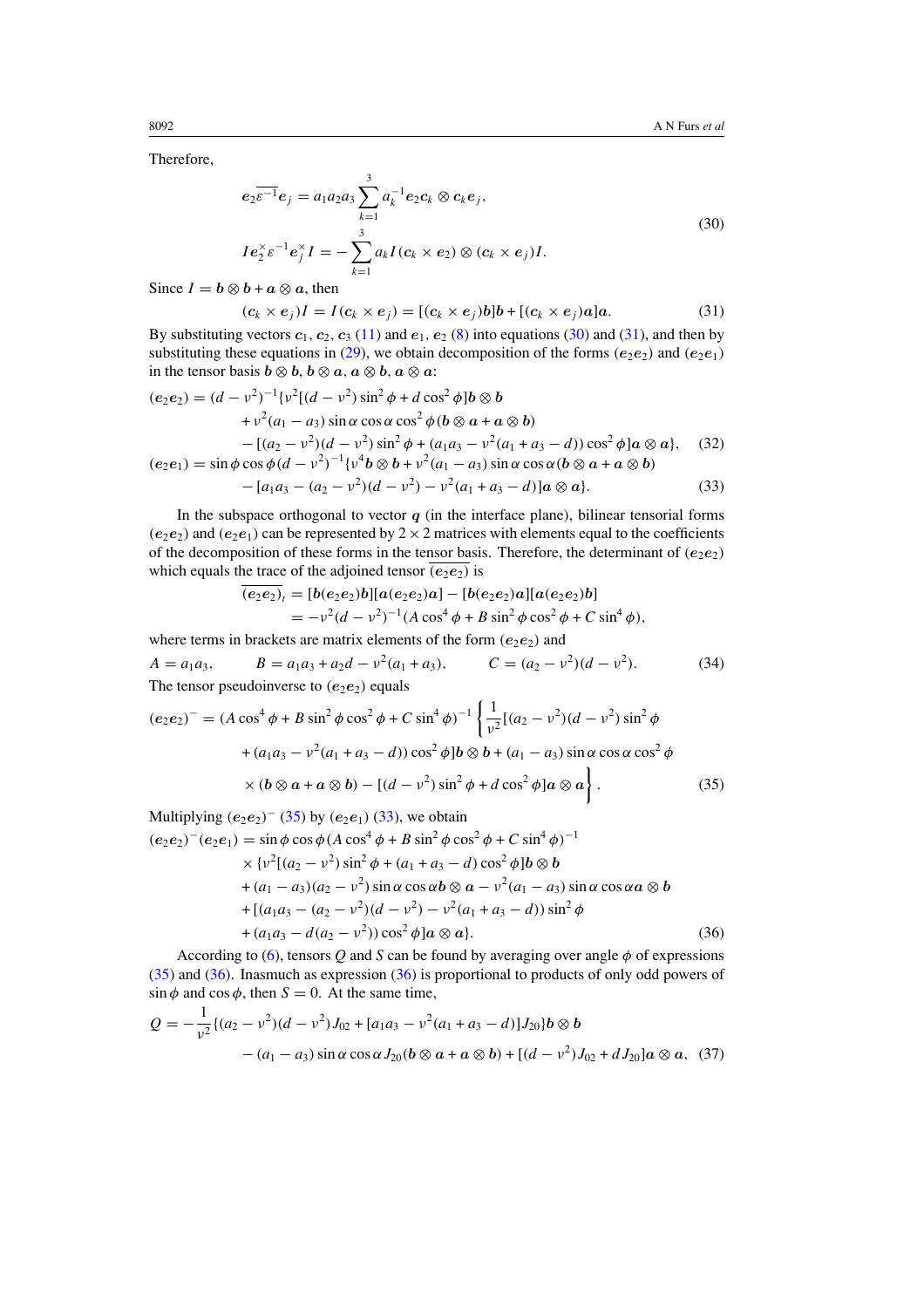<span id="page-10-0"></span>where

$$
(J_{02}; J_{20}) = \frac{1}{\pi} \int_0^{\pi} \frac{(\sin^2 \phi; \cos^2 \phi) d\phi}{A \cos^4 \phi + B \sin^2 \phi \cos^2 \phi + C \sin^4 \phi} = \frac{1}{\pi} \int_{-\infty}^{+\infty} \frac{(1; x^2) dx}{Ax^4 + Bx^2 + C}.
$$
  
Calculating the integrals, we obtain

$$
J_{02} = \frac{1}{\sqrt{C(B + 2\sqrt{AC})}}, \qquad J_{20} = \frac{1}{\sqrt{A(B + 2\sqrt{AC})}}.
$$
 (38)

Substituting values *A*, *B*, *C* [\(34\)](#page-9-0) into (38) and then (38) into [\(37\)](#page-9-0), we find the final expression for the tensor *Q*

$$
Q = \frac{1}{\sqrt{\Delta(\nu)}} \left\{ -\frac{1}{\nu^2} \left[ \sqrt{(a_2 - \nu^2)(d - \nu^2)} + \frac{1}{\sqrt{a_1 a_3}} [a_1 a_3 - \nu^2 (a_1 + a_3 - d)] \right] b \otimes b - \frac{1}{\sqrt{a_1 a_3}} (a_1 - a_3) \sin \alpha \cos \alpha (b \otimes a + a \otimes b) + \left( \sqrt{\frac{d - \nu^2}{a_2 - \nu^2}} + \frac{d}{\sqrt{a_1 a_3}} \right) a \otimes a \right\},
$$
\n(39)

where

 $\Delta(\nu) = B + 2\sqrt{AC} = a_1a_3 + a_2d - \nu^2(a_1 + a_3) + 2\sqrt{a_1a_3(a_2 - \nu^2)(d - \nu^2)}$ . (40) Then, determinant of tensor *Q* is

$$
\overline{Q}_t = -\frac{1}{v^2 \sqrt{a_1 a_3}} \sqrt{\frac{d - v^2}{a_2 - v^2}},
$$

whereupon it is easy to obtain the pseudoinverse tensor *Q*<sup>−</sup> and the surface impedance tensor *γ* for the biaxial crystal with the cut plane coinciding with its symmetry plane

$$
\gamma = -\frac{i}{\nu} Q^{-} = \frac{i}{\nu \sqrt{\Delta(\nu)}} \left\{ \nu^2 \left( d \sqrt{\frac{a_2 - \nu^2}{d - \nu^2}} + \sqrt{a_1 a_3} \right) b \otimes b \right\}
$$
  
+ 
$$
\nu^2 (a_1 - a_3) \sqrt{\frac{a_2 - \nu^2}{d - \nu^2}} \sin \alpha \cos \alpha (b \otimes a + a \otimes b)
$$
  
- 
$$
\left[ \sqrt{a_1 a_3} (a_2 - \nu^2) + \sqrt{\frac{a_2 - \nu^2}{d - \nu^2}} [a_1 a_3 - \nu^2 (a_1 + a_3 - d)] \right] a \otimes a \right\}. \tag{41}
$$

For the isotropic medium contacting with the biaxial crystal, tensor  $S'$  is zero and  $Q'$  is obtained from *Q* by changing in (39) values  $a_1, a_2, a_3, d$  to the inverse permittivity  $a' = \varepsilon'^{-1}$ 

$$
Q' = -\frac{1}{v^2} \sqrt{\frac{a'-v^2}{a'}} b \otimes b + \frac{1}{\sqrt{a'(a'-v^2)}} a \otimes a.
$$

Then, according to the second formula of [\(5\)](#page-3-0), the surface impedance tensor of the isotropic medium equals

$$
\gamma' = \frac{\mathrm{i}}{\mathrm{i}} Q'^{-} = -\mathrm{i}\nu \sqrt{\frac{a'}{a' - \mathrm{i}\nu^{2}}} b \otimes b + \frac{\mathrm{i}}{\mathrm{i}} \sqrt{a'(a' - \mathrm{i}\nu^{2})} a \otimes a. \tag{42}
$$

In the next section, we examine the tensor  $\gamma$  at  $\nu \rightarrow \nu_L$  in order to establish the necessary existence conditions for surface polaritons at the interface of biaxial crystals and isotopic media according to [\(9\)](#page-4-0).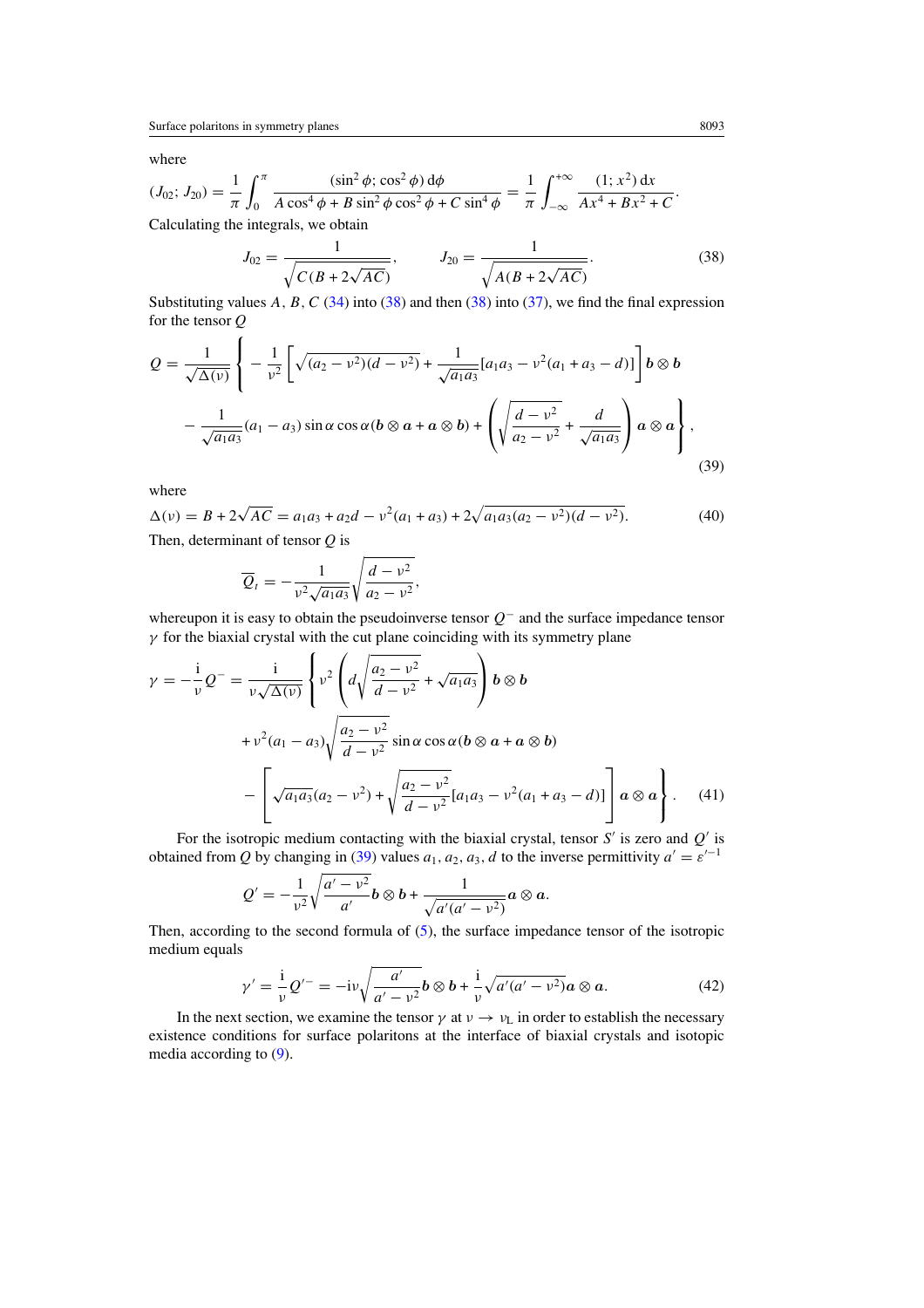## <span id="page-11-0"></span>**6. Surface impedance tensor**  $\gamma$  **at**  $\nu \rightarrow \nu_L$

Now we consider function  $\Delta$ (*ν*) [\(40\)](#page-10-0) contained in expression [\(41\)](#page-10-0) for the tensor *γ*. It is evident that it is a decreasing function on the interval [0,  $v_L$ ], and that  $\Delta(0) > 0$ . As was established in section [4,](#page-7-0) the value of the limiting frequency *ν*<sub>L</sub> depends on the relations between established in section 4, the value of the limiting frequency  $v_L$  depends on the relations between<br>material parameters  $a_1, a_2, a_3$  (see table [1\)](#page-8-0). If  $v_L = \sqrt{d}$  or  $v_L = \sqrt{a_2}$ , then the value  $\Delta(v_L)$  is proportional with a coefficient  $|a_2 - d|^{-1}$  to the multiplier near  $m_q^2$  in equation [\(21\)](#page-6-0) or [\(22\)](#page-6-0) of the part of the outer curve of the refraction surface section. But as is shown in section [3,](#page-4-0) this multiplier is positive in all cases listed in table [1,](#page-8-0) except (ii(b)). Therefore,  $\Delta(v_L) > 0$  for the indicated values of *ν*L.

If the relations (ii(b)) are satisfied, then  $v_L = \tilde{v}_L$  (see formula [\(27\)](#page-8-0)). We prove by contradiction that  $\Delta(\tilde{v}_L) = 0$ . Suppose  $\Delta(\tilde{v}_L) = B + 2\sqrt{AC} \neq 0$ , then  $B^2 - 4AC \neq 0$ . But the quantity  $B^2 - 4AC$  at  $v = \tilde{v}_L$  coincides with the left-hand side of [\(26\)](#page-7-0) for  $\tilde{v}_L$ , so we come to a contradiction. Thus, in this case, tensor  $\gamma$  diverges at  $\nu = \nu_L$ .

From equation  $\Delta(\tilde{v}_L) = 0$ , it follows that

$$
\sqrt{a_1 a_3 (a_2 - \widetilde{v}_{L}^2)(d - \widetilde{v}_{L}^2)} = -\frac{1}{2} [a_1 a_3 + a_2 d - \widetilde{v}_{L}^2 (a_1 + a_3)].
$$
\n(43)

Now we apply necessary condition [\(9\)](#page-4-0) of surface polariton existence at the interface of crystal and isotropic medium. The left-hand side of relation [\(9\)](#page-4-0) is determined by the coefficient of dyad  $a \otimes a$  in [\(41\)](#page-10-0). So,

$$
\lim_{\nu \to \nu_{\rm L}} g(\nu) \sqrt{\frac{a_2 - \nu^2}{d - \nu^2}} < 0,
$$
\n(44)

where

$$
g(v) = a_1 a_3 - v^2 (a_1 + a_3 - d) + \sqrt{a_1 a_3 (a_2 - v^2)(d - v^2)}
$$
(45)

is a decreasing function on the interval  $[0, v_L]$ . Next, we examine for which kind of relations listed in table [1](#page-8-0) the inequality (44) is satisfied.

*Relations* (i) *and* (ii(a)),  $v_L = \sqrt{d}$ . It is necessary to investigate the sign of the function *g*(*v*) which is multiplied in (44) by the diverging coefficient  $(d - v^2)^{-\frac{1}{2}}$ . If  $\alpha \neq 0$ , we have

$$
g(v_{\rm L}) = g(\sqrt{d}) = -(a_1 - d)(d - a_3) < 0.
$$

Consequently, inequality (44) is satisfied.

*Relation* (ii(b)),  $v_L = \tilde{v}_L$ . Supposing that  $\alpha \neq \alpha_2$ , we take into account inequality [\(28\)](#page-8-0) and equation (43):

$$
g(\widetilde{v}_L) = a_1 a_3 - \widetilde{v}_L^2 (a_1 + a_3 - d) - \frac{1}{2} (a_1 a_3 + a_2 d) + \frac{1}{2} \widetilde{v}_L^2 (a_1 + a_3)
$$
  
=  $a_1 a_3 + \widetilde{v}_L^2 d - \frac{1}{2} (a_1 a_3 + a_2 d) - \frac{1}{2} \widetilde{v}_L^2 (a_1 + a_3)$   
<  $\frac{1}{2} (a_1 a_3 + a_2 d) - \frac{1}{2} \widetilde{v}_L^2 (a_1 + a_3) = -\sqrt{a_1 a_3 (a_2 - \widetilde{v}_L^2)} (d - \widetilde{v}_L^2) \le 0.$ 

Thus, in this case, inequality (44) is satisfied for  $\alpha \in [\alpha_1, \alpha_2)$ .

*Relations* (ii(c)) *and* (iii),  $v_L = \sqrt{a_2}$ . Inequality (44) is not satisfied because its left-hand side vanishes. This means that in case  $(ii(c))$  or  $(iii)$  excitation of the surface polaritons is impossible. Specifically, a surface wave cannot propagate along a cut plane of the *negative uniaxial crystal*  $(a_1 > a_3 = a_2)$  with optical axis situated in this plane. This fact was first established in [\[3](#page-18-0), [4](#page-18-0)].

Thus, condition [\(9\)](#page-4-0) is in essence a prohibitive condition and it allows one, without preliminary solving the dispersion equation, to establish relations of material parameters of an anisotropic medium, so as to forbid surface waves. For surface waves in symmetry planes of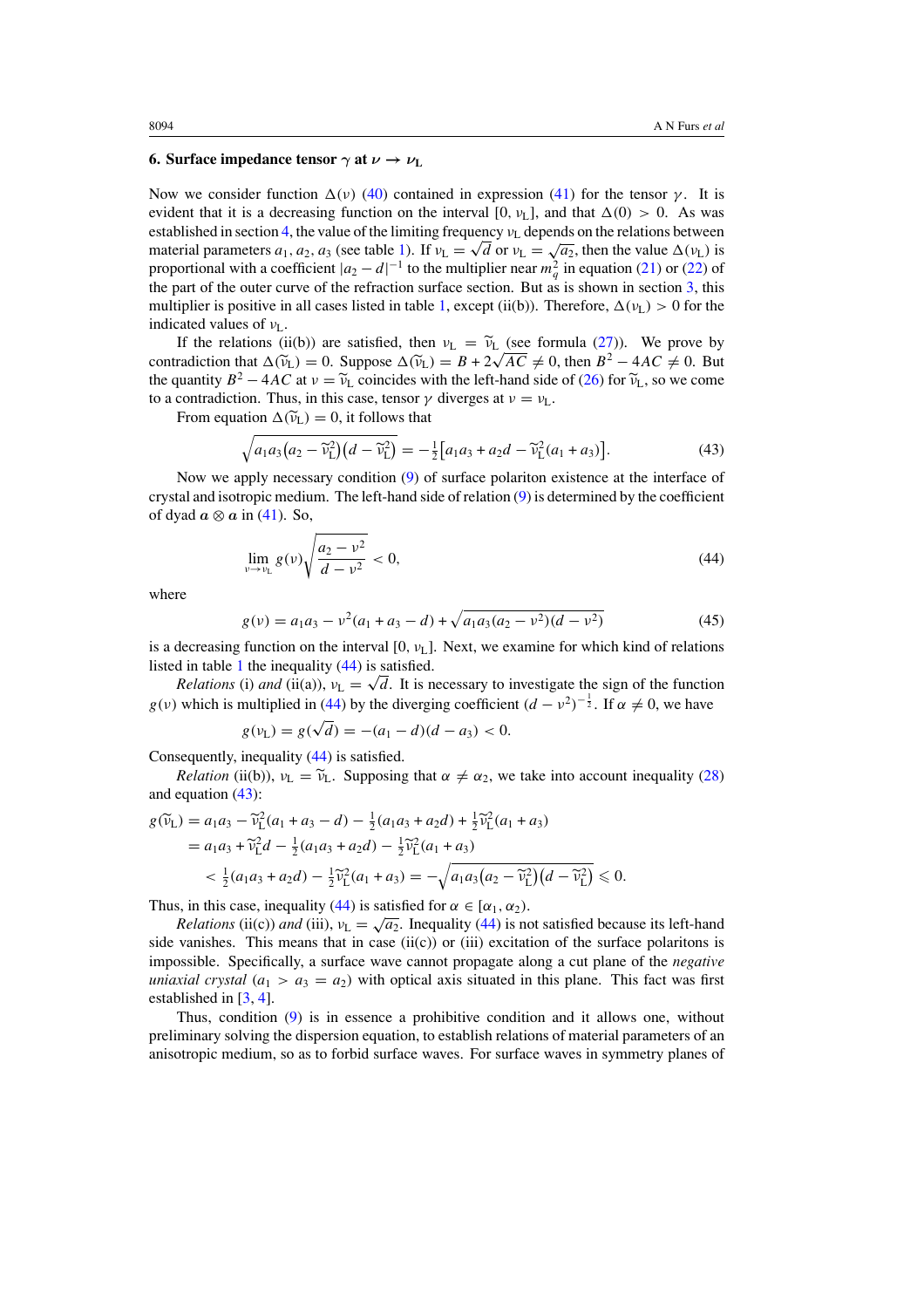<span id="page-12-0"></span>a biaxial crystal, inequality [\(9\)](#page-4-0) leads to the following necessary (but not sufficient) condition of wave existence. The inverse permittivity  $a_2$  referring to the crystallographic axis along the interface normal *q* should be greater than the other inverse permittivities  $a_1$  and  $a_3$  for axes in the symmetry plane.

## **7. Analysis of the dispersion equation solutions**

The dispersion equation for the surface polaritons at the interface of a biaxial crystal and an isotropic medium is obtained by substituting expressions [\(41\)](#page-10-0) and [\(42\)](#page-10-0) for  $\gamma$  and  $\gamma'$  in equation [\(4\)](#page-3-0). It takes the form

$$
F(v) = 0,\t\t(46)
$$

where

$$
F(v) = a' + \sqrt{a_1 a_3} \sqrt{\frac{a_2 - v^2}{d - v^2}} + \frac{1}{\sqrt{\Delta(v)}} \left[ g(v) \sqrt{\frac{a_2 - v^2}{d - v^2}} \sqrt{\frac{a'}{a' - v^2}} + \left( d \sqrt{\frac{a_2 - v^2}{d - v^2}} + \sqrt{a_1 a_3} \right) \sqrt{a'(a' - v^2)} \right]
$$
(47)

and functions  $\Delta(v)$  and  $g(v)$  are defined by [\(40\)](#page-10-0) and [\(45\)](#page-11-0), respectively. The dispersion equation describes surface polaritons for any cut planes of the biaxial crystal parallel to the symmetry planes provided that  $a_1$ ,  $a_2$ ,  $a_3$ ,  $a'$  are positive.

It is obvious that  $F(0) > 0$ . Equation (46) has a unique solution  $v = v_S$  only if the function  $F(v)$  changes its sign on the interval  $(0, \hat{v}_L)$ , i.e. if

$$
\lim_{\nu \to \hat{\nu}_L} F(\nu) < 0,\tag{48}
$$

where  $\hat{v}_L = \min(v_L, v'_L)$ ,  $v'_L = \sqrt{a'}$  is a limiting frequency of surface waves in the isotropic medium. Thus, condition (48) is a necessary and sufficient existence condition for surface electromagnetic waves. If it is satisfied, then at a given frequency  $\omega$ , the wave vector projection  $k_S = \omega/(c v_S)$  to the *b*-direction can be found with the use of solution  $v = v_S$  of (46) and (47).

According to the relations between material parameters  $a_1$ ,  $a_2$ ,  $a_3$ ,  $a'$ , the limiting *frequency*  $\hat{v}_L$  can take one of the following values:  $\sqrt{a'}$ ,  $\sqrt{d}$  or  $\tilde{v}_L$  (the case  $\hat{v}_L = \sqrt{a_2}$  is eliminated from consideration in view of previous section's results). Now we establish further eliminated from consideration in view of previous section's results). Now we establish further restrictions of material parameters arising from condition (48).

Lettons or material parameters arising from condition (48).<br>Let  $\hat{v}_L = \sqrt{a'}$ . Then, at the limit  $v \to \hat{v}_L$ , function  $F(v)$  diverges owing to coefficient Let  $v_L = \sqrt{a'}$ . Then, at the limit  $v \to v_L$ , function  $F(v)$  diverges owing to  $\sqrt{a'/(a'-v^2)}$  of  $g(v)$  (see (47)), so inequality (48) is identical to  $g(\sqrt{a'}) < 0$  or

$$
a_1a_3 - a'(a_1 + a_3 - d) + \sqrt{a_1a_3(a_2 - a')(d - a')} < 0. \tag{49}
$$

If  $a' \leq a_3$ , then inequality (49) is not satisfied:

$$
g(\sqrt{a'}) \ge g(\sqrt{a_3}) = a_3(d-a_3) + \sqrt{a_1 a_3 (a_2 - a_3)(d-a_3)} \ge 0.
$$

Let  $\hat{v}_L = \sqrt{d}$ . The function  $F(v)$  at  $v \rightarrow \hat{v}_L$  diverges owing to the coefficients  $\sqrt{(a_2 - v^2)/(d - v^2)}$ . Then, condition (48) is equivalent to  $\sqrt{a_1 a_3}$  +  $[\Delta(\sqrt{d})]^{-\frac{1}{2}}[g(\sqrt{d})\sqrt{a'/(a'-d)} + d\sqrt{a'(a'-d)}] < 0$  or √

$$
-\sqrt{a'}[a_1a_3 - d(a_1 + a_3 - a')] > \sqrt{a_1a_3[a_1a_3 - d(a_1 + a_3 - a_2)](a' - d)}.
$$
\n(50)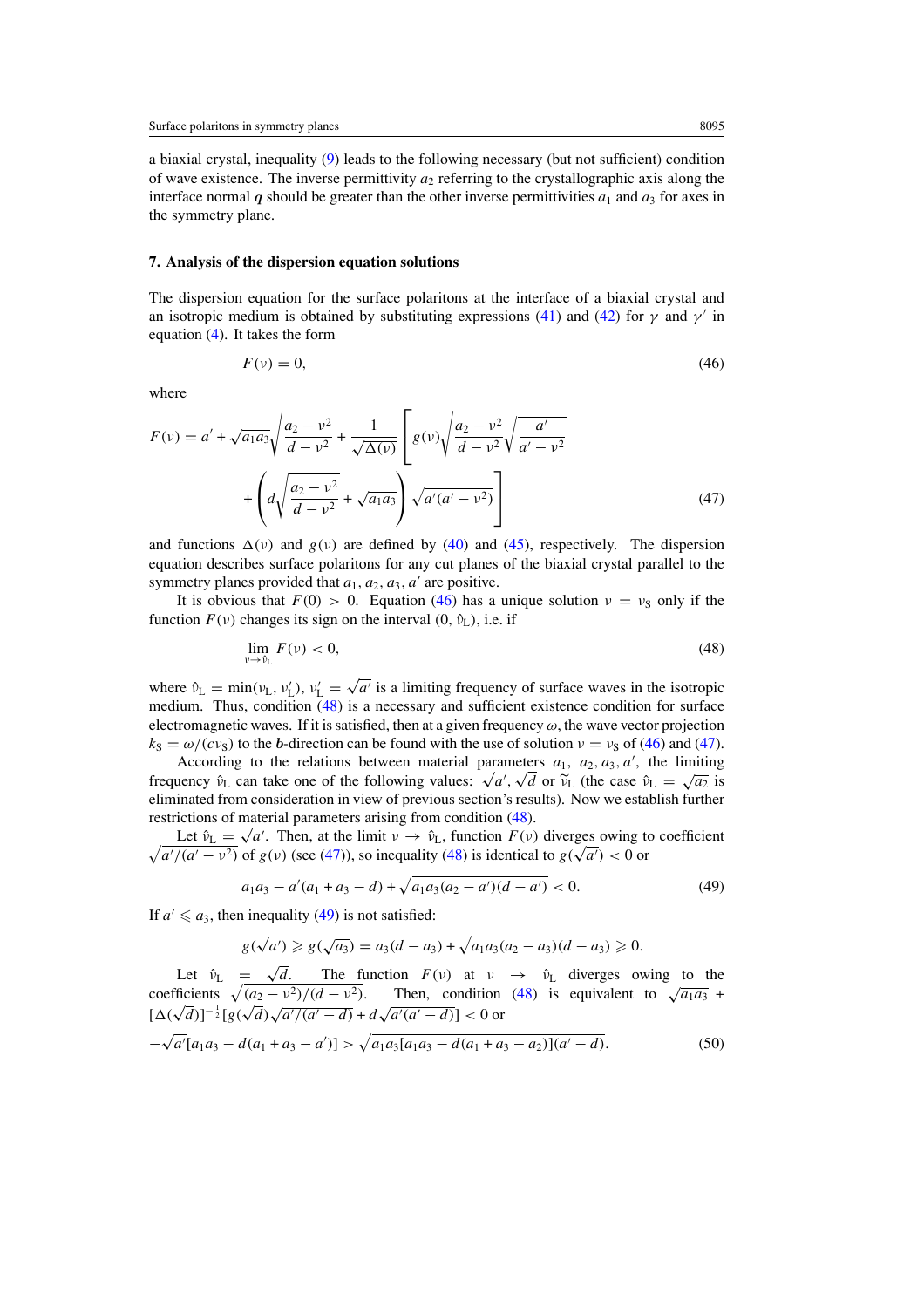<span id="page-13-0"></span>**Table 2.** Relations between material parameters of the contacting media for which the dispersion equation does not have any solution.

| Case    | Relations<br>between $a_1$ , $a_2$ , $a_3$ | Angle $\alpha$                         | Parameter $a'$ | Reference to condition<br>not satisfied |
|---------|--------------------------------------------|----------------------------------------|----------------|-----------------------------------------|
| (i)     | $a_2 \geq a_1 > a_3$                       |                                        | $a' \leq a_3$  | (49)                                    |
|         |                                            |                                        | $a' \geq a_1$  | (50)                                    |
| (ii(a)) | $a_1 > a_2 > a_3$                          | $0 \leq \alpha < \alpha_1$             | $a' \leq a_3$  | (49)                                    |
|         |                                            |                                        | $a' \geq a_2$  | (50)                                    |
| (ii(b)) | $a_1 > a_2 > a_3$                          | $\alpha_1 \leq \alpha \leq \alpha_2$   | $a' \leq a_3$  | (49)                                    |
|         |                                            |                                        | $a' \geq a_2$  | (51)                                    |
| (ii(c)) | $a_1 > a_2 > a_3$                          | $\alpha_2 < \alpha \leq \frac{\pi}{2}$ | Any            | (44)                                    |
| (iii)   | $a_1 > a_3 \ge a_2$                        |                                        | Any            | (44)                                    |

In the case (i) (see table [1\)](#page-8-0) and, in addition,  $a' \geq a_1$ , the relation [\(50\)](#page-12-0) is not satisfied. Indeed, in this case, the left-hand side of  $(50)$  is non-positive:

$$
-\sqrt{a'}[a_1a_3-d(a_1+a_3-a')] \leqslant -\sqrt{a'}[a_1a_3-d(a_1+a_3-a_1)] = -\sqrt{a'}(a_1-d)a_3 \leqslant 0.
$$

Inequality  $(50)$  is also not satisfied if the material parameters yield to relations (ii(a)) and  $a' \geqslant a_2$ :

$$
-\sqrt{a'}[a_1a_3-d(a_1+a_3-a')] \leq -\sqrt{a'}[a_1a_3-d(a_1+a_3-a_2)] < 0.
$$

Here, it is taken into account that  $a_1a_3 - d(a_1 + a_3 - a_2) > 0$  at  $0 \le \alpha < \alpha_1$  (section [3\)](#page-4-0).

Finally, we examine the case  $\hat{v}_L = \tilde{v}_L$ . Function  $F(v)$  diverges at  $v \to \hat{v}_L$  owing to vanishing of the value  $\Delta(\tilde{v}_L)$ . Thus, a necessary and sufficient existence condition [\(48\)](#page-12-0) is fulfilled only if expression in square brackets in [\(47\)](#page-12-0) is negative for  $v = \hat{v}_L$ :

$$
g(\widetilde{v}_L)\sqrt{\frac{a_2-\widetilde{v}_L^2}{d-\widetilde{v}_L^2}}\sqrt{\frac{a'}{a'-\widetilde{v}_L^2}} + \left(d\sqrt{\frac{a_2-\widetilde{v}_L^2}{d-\widetilde{v}_L^2}} + \sqrt{a_1 a_3}\right)\sqrt{a'(a'-\widetilde{v}_L^2)} < 0. \quad (51)
$$

Inequality (51) is greatly reduced owing to equations [\(26\)](#page-7-0) and [\(43\)](#page-11-0). Multiplying both parts of (51) by  $\left(d - \tilde{v}_{\text{L}}^2\right)\sqrt{a_1 a_3 \left(a' - \tilde{v}_{\text{L}}^2\right)/a'}$ , we obtain

$$
a_1a_3\big(d-\widetilde{v}_L^2\big)\big(a_2+a'-2\widetilde{v}_L^2\big)+\big[a_1a_3+a'd-\widetilde{v}_L^2(a_1+a_3)\big]\sqrt{a_1a_3\big(a_2-\widetilde{v}_L^2\big)\big(d-\widetilde{v}_L^2\big)}<0.
$$

After equation  $(43)$  is substituted, we have

$$
(a_1 - a_3)^2 \widetilde{v}_L^4 - [(a_1 + a_3)(2a_1a_3 + a_2d + a'd) - 2a_1a_3(a_2 + a') - 4a_1a_3d]\widetilde{v}_L^2
$$
  
+ 
$$
(a_1a_3 + a_2d)(a_1a_3 + a'd) - 2a_1a_3d(a_2 + a') > 0.
$$
 (52)

In the end, using [\(26\)](#page-7-0) and eliminating  $\tilde{v}_L^4$  from (52), we obtain

$$
(a_2 - a')\{(a_1a_3 - a_2d)d - \widetilde{v}_L^2[2a_1a_3 - d(a_1 + a_3)]\} > 0.
$$
 (53)

The multiplier in curly braces is positive owing to inequalities [\(28\)](#page-8-0) and  $a_1a_3-d(a_1+a_3-a_2)$ 0 for angles *α* in the range  $(α_1, α_2)$  (case (ii(b)))

$$
(a_1a_3-a_2d)d-\widetilde{v}_L^2[2a_1a_3-d(a_1+a_3)]>(a_1a_3-a_2d)d-d[2a_1a_3-d(a_1+a_3)]>0.
$$

Thus, condition (51) comes to a simple inequality  $a' < a_2$ . One can show that we also obtain the same result from [\(48\)](#page-12-0) if  $\alpha = \alpha_1$ .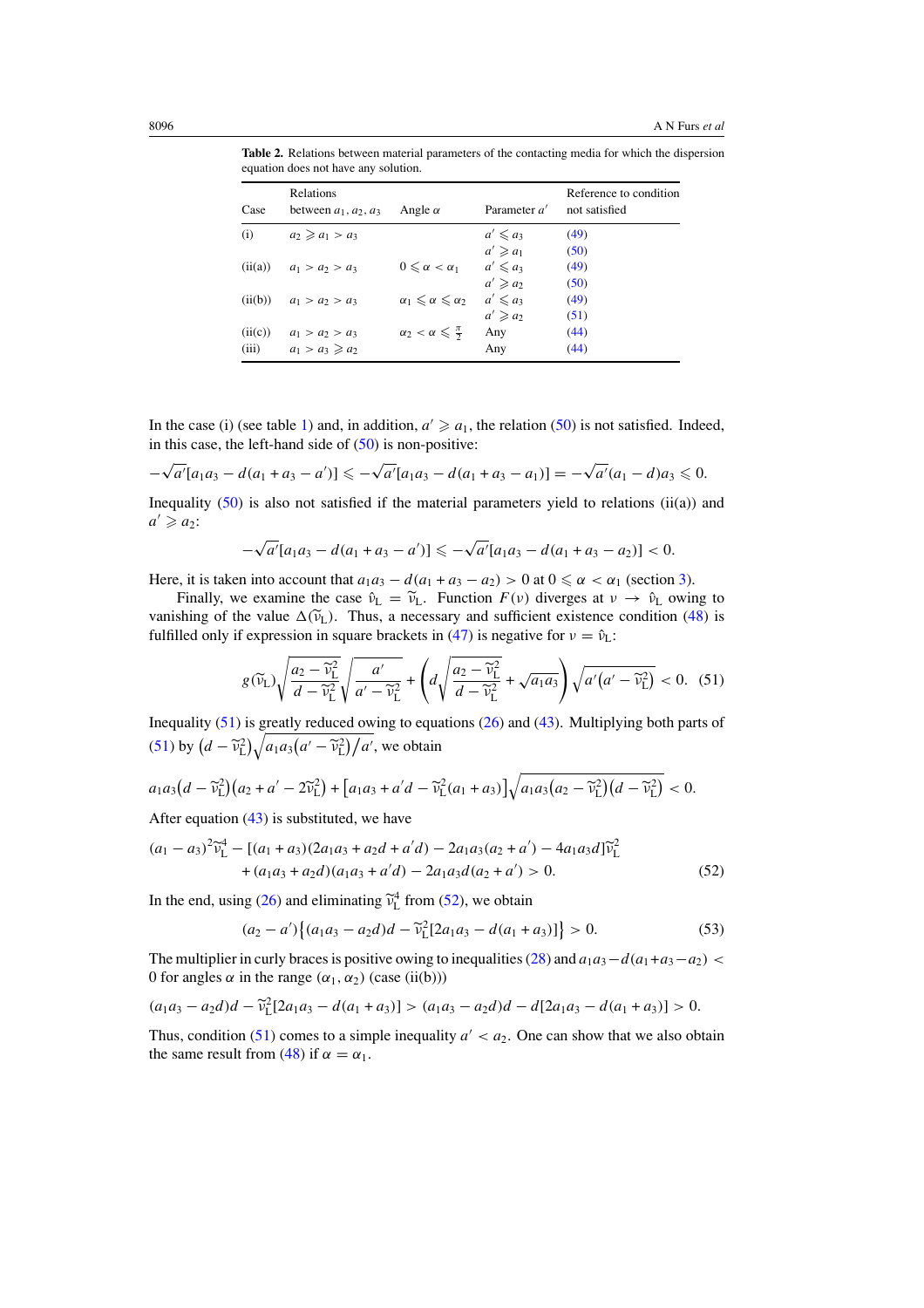<span id="page-14-0"></span>

**Figure 2.** Sectors of allowed propagation directions *b* of surface polaritons.

To summarize our analysis, we present table [2.](#page-13-0) We indicate relations involving  $a_1, a_2, a_3$  $a_3$ ,  $a'$ , when the dispersion equation [\(46\)](#page-12-0) does not have any solution and hence propagation of the surface wave is impossible. Evidently, the table does not include the relations

(I) 
$$
a_2 \ge a_1 > a' > a_3
$$
, (II)  $a_1 \ge a_2 > a' > a_3$ . (54)

Only these relations for material parameters can satisfy the necessary and sufficient existence condition [\(48\)](#page-12-0). However, it is possible not for all angles  $\alpha$  (i.e., not for arbitrary propagation directions of surface polaritons) but only for

$$
\alpha_{\min} < \alpha < \alpha_{\max},
$$

where

$$
\sin^2 \alpha_{\min} = \frac{a_3(a' - a_3)[a_1(a_2 - a_3) - a'(a' - a_3)]}{(a_1 - a_3)[a'^3 - 2(a_1 + a_3)a'^2 + (a_1 + a_3)^2a' - a_1a_3(a_1 - a_2 + a_3)]},
$$
\n
$$
\sin^2 \alpha_{\max} = \frac{1}{2(a_1 - a_3)a'^2} \{a_1[a_2a_3 - a'(3a_3 - 2a')]
$$
\n
$$
-\sqrt{a_1a_3(a_2 - a')[a_1a_2a_3 - 5a_1a_3a' + 4(a_1 + a_3)a'^2 - 4a'^3]}\}.
$$
\n(56)

Expressions (55) and (56) for limiting angles  $\alpha_{\min}$  and  $\alpha_{\max}$  are obtained by changing inequalities  $(50)$  and  $(49)$  to equalities and taking into account  $(16)$ . As for condition  $(51)$ , as stated above, it does not lead to any restriction of  $\alpha$ . It is reduced to inequality  $a' < a_2$  which is satisfied when (54) takes place.

Dispersion equation [\(46\)](#page-12-0) does not change its form when  $\alpha$  is replaced by  $-\alpha$  or  $\pi - \alpha$ . Thus, the boundary plane of a biaxial crystal and an isotropic medium contains four sectors of allowed propagation directions *b* of surface polaritons (figure 2). They are determined by angles  $\alpha$  in intervals  $(\alpha_{\min}, \alpha_{\max})$ ,  $(\pi - \alpha_{\max}, \pi - \alpha_{\min})$ ,  $(\alpha_{\min} - \pi, \alpha_{\max} - \pi)$ ,  $(-\alpha_{\max}, -\alpha_{\min})$ .

Now we investigate dependence of limiting angles  $\alpha_{min}$  and  $\alpha_{max}$  on the inverse permittivity  $a'$  of isotropic medium when parameters  $a_1, a_2, a_3$  of biaxial crystal are fixed. It is easy to see that

$$
\lim_{a' \to a_3} \alpha_{\min} = \lim_{a' \to a_3} \alpha_{\max} = 0,\tag{57}
$$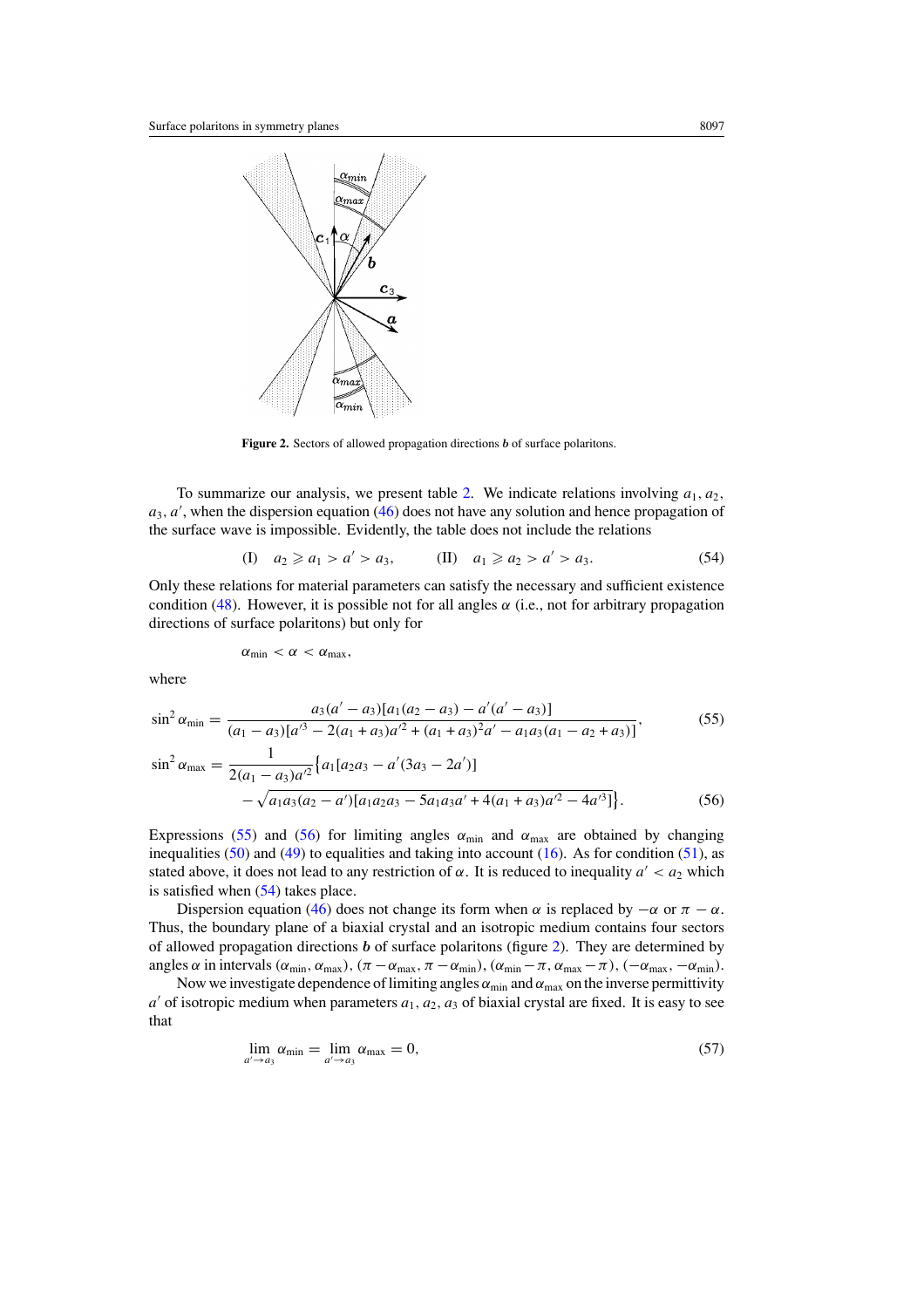<span id="page-15-0"></span>

**Figure 3.** Dependence of limiting angles  $\alpha_{min}$  and  $\alpha_{max}$  on the inverse permittivity *a'* of isotropic medium: (*a*)  $a_1 = 0.7, a_2 = 0.9, a_3 = 0.1$ ; (*b*)  $a_1 = 0.9, a_2 = 0.7, a_3 = 0.1$ .

i.e., when  $a' \rightarrow a_3$ , existence sectors are situated close to the crystal axis given by the unit vector  $c_1$  and their angular width is vanishingly small.

Assume that relations (I) for the parameters (see  $(54)$ ) occur. Then, parameter  $a'$  cannot exceed  $a_1$  and

$$
\lim_{a'\to a_1}\alpha_{\min}=\lim_{a'\to a_1}\alpha_{\max}=\frac{\pi}{2}.
$$

Here, at  $a' \rightarrow a_1$ , angular width of the sectors also becomes small, and they are situated close to the crystal axis given by the unit vector  $c_3$ . Typical plots of dependence of angles  $\alpha_{\min}$  and  $\alpha_{\text{max}}$  versus *a'* for that case are shown in figure 3(*a*).

The case of material parameter relations (II) when optical axes of the biaxial crystal are situated in the interface plane is of more interest. Here,  $a'$  is arranged between  $a_3$  and  $a_2$ , and when  $a' \rightarrow a_3$  equations [\(57\)](#page-14-0) are satisfied as before. However, it is easy to establish that

$$
\lim_{a'\to a_2} \alpha_{\min} = \alpha_1, \qquad \lim_{a'\to a_2} \alpha_{\max} = \alpha_2
$$

and in doing so  $\alpha_{\min} < \alpha_1, \alpha_{\max} < \alpha_2$ , where the angles  $\alpha_1$  and  $\alpha_2$  are determined by formulae  $(24)$ . If value  $a'$  is just a little smaller than  $a_2$ , then the existence interval practically coincides with  $(\alpha_1, \alpha_2)$ . Note that the optical axis of the crystal with position characterized by angle  $\alpha_0$  [\(23\)](#page-7-0) lies in the corresponding sector of the allowed propagation directions since  $\alpha_1 < \alpha_0 < \alpha_2$ . As soon as *a'* becomes equal to or exceeds parameter  $a_2$ , existence intervals having finite angular widths at  $a' \lesssim a_2$  disappear totally and surface wave cannot propagate in any direction in the interface plane. The reason is that for all  $\alpha \in (\alpha_1, \alpha_2)$ , condition [\(53\)](#page-13-0) now fails to operate. This case is illustrated by figure  $3(b)$ . When  $a' = a_2$ , a wave in biaxial crystal fails to be localized close to the interface for entire range of  $\alpha \in (\alpha_1, \alpha_2)$  (coefficients *η*<sub>1</sub> and *η*<sub>2</sub> in [\(1\)](#page-2-0) become real and  $\eta_1 = -\eta_2$ ; that corresponds to the total internal reflection of the body wave in the biaxial crystal from the boundary of the isotropic medium).

Let us recall that relations [\(54\)](#page-14-0) and expressions [\(55\)](#page-14-0) and [\(56\)](#page-14-0) are obtained with the assumption that the normal *q* to the interface plane coincides with  $c_2$ , and  $a_1 > a_3$  (see section [3\)](#page-4-0). Thus, as follows from  $(54)$ , it is necessary and sufficient for existence of the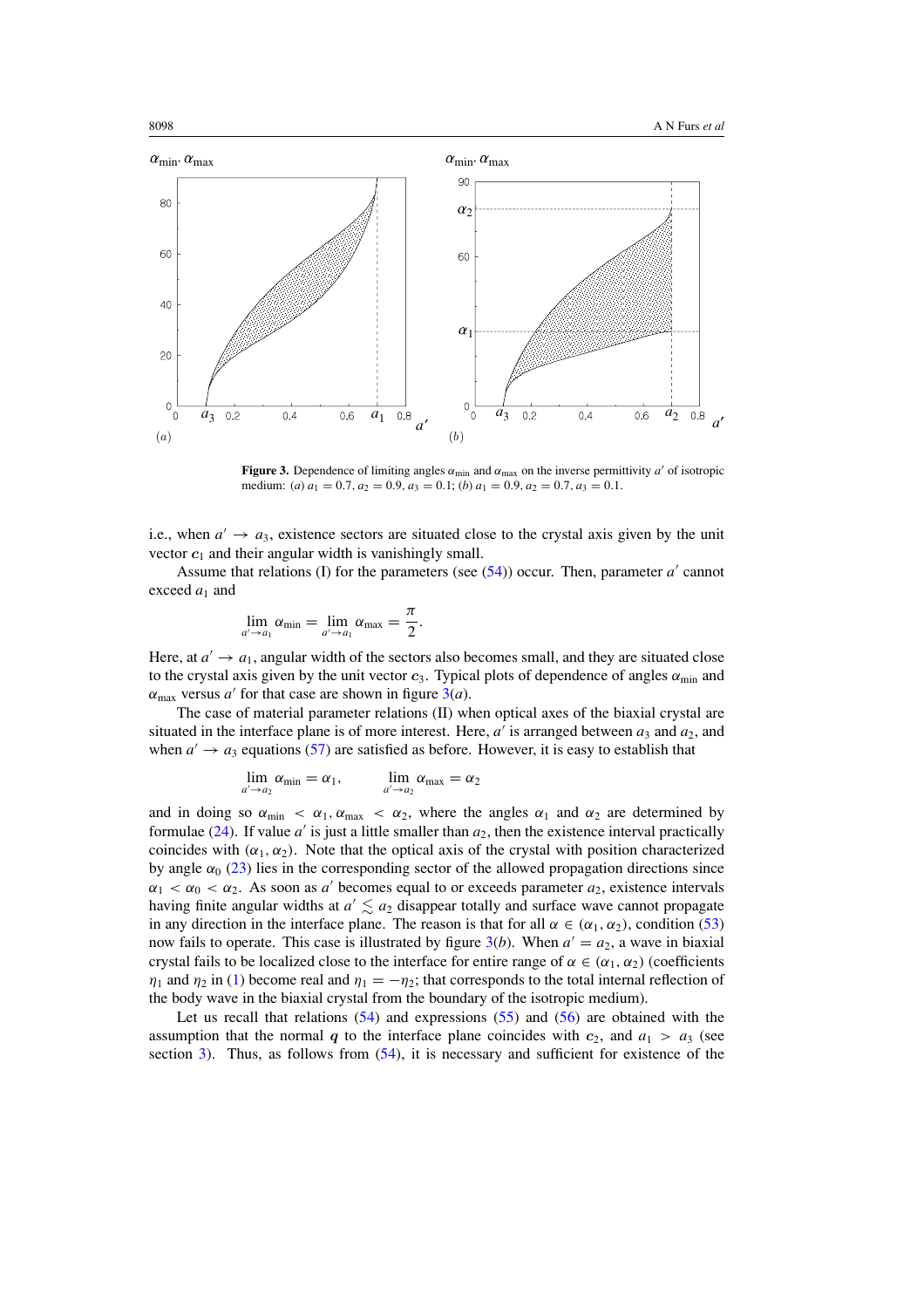<span id="page-16-0"></span>

**Figure 4.** Solid line shows  $v_S^2 = v_S^2(\alpha)$  when  $a_1 = 0.9, a_2 = 0.7, a_3 = 0.1, a' = 0.6$ ; dashed and doted lines show  $d = d(\alpha) = a_1 \sin^2 \alpha + a_3 \cos^2 \alpha$  and  $\tilde{v}_L^2 = \tilde{v}_L^2(\alpha)$ , respectively. Angles  $\alpha_0$ ,  $\alpha_1$ ,  $\alpha_2$ ,  $\alpha'$  are calculated by formulae [\(23\)](#page-7-0), [\(24\)](#page-7-0) and [\(62\)](#page-17-0), and  $\alpha_{\min}$ ,  $\alpha_{\max}$  by formulae [\(55\)](#page-14-0) and [\(56\)](#page-14-0).

surface electromagnetic waves that parameter  $a_3$  be the smallest among  $a_1, a_2, a_3, a'$ , and next ascending parameter be  $a'$ .

It is clear that surface polaritons can be excited only in two symmetry planes of the same biaxial crystal. One of these planes includes optical axes of the crystal, and relations [\(54\(](#page-14-0)II)) are satisfied. The other plane is perpendicular to the tensor  $\varepsilon^{-1}$  principal axis which corresponds to the greatest among the inverse permittivities  $a_1, a_2, a_3$ . When coming from the first plane to the second plane, one needs to change  $a_1 \leftrightarrow a_2$  in all equations. Inequalities (II) in doing so are changed by (I).

Thus, conditions [\(54\)](#page-14-0) establish existence of solutions of dispersion equation [\(46\)](#page-12-0) and [\(47\)](#page-12-0). These solutions can be found numerically. In figure 4, we show the plot of  $v_s^2$  as a function of the propagation direction angle *α* at fixed values of inverse permittivities in case of relations (II). Plots  $d = d(\alpha)$  and  $\tilde{\nu}_L^2 = \tilde{\nu}_L^2(\alpha)$  [\(27\)](#page-8-0) are also given which are used for finding the square of the limiting frequency of the surface waves of the limiting frequency of the surface waves.

Now we define the anisotropy parameters of the crystal  $\chi_1 = (a_1 - a_3)/a_3$ ,  $\chi_2 =$  $(a_2 - a_3)/a_3$  and the parameter for the isotropic medium  $\chi' = (a' - a_3)/a_3$ . Then, conditions [\(54\)](#page-14-0) take the form

(I) 
$$
\chi_2 \ge \chi_1 > \chi' > 0
$$
, (II)  $\chi_1 \ge \chi_2 > \chi' > 0$  (58)

and formulae  $(55)$  and  $(56)$  are written as

$$
\sin^2 \alpha_{\min} = \frac{\chi'}{\chi_1} \left[ 1 + \frac{\chi'(\chi_1 - \chi')^2}{(1 + \chi_1)(\chi_2 - \chi') + \chi'(\chi_1 - \chi')} \right]^{-1},\tag{59}
$$

$$
\sin^2 \alpha_{\text{max}} = \frac{\chi'}{\chi_1} + \frac{1}{2\chi_1(1+\chi')^2} \{ (1+\chi_1)(\chi_2 - \chi') + 2\chi'(1+\chi')(\chi_1 - \chi') - \sqrt{(1+\chi_1)(\chi_2 - \chi')[(1+\chi_1)(\chi_2 - \chi') + 4\chi'(1+\chi')(\chi_1 - \chi')] } \}.
$$
(60)

We dwell on a case of small parameters  $\chi_1$  and  $\chi_2$  which is important for practical purposes when natural or artificial anisotropic materials (for example, photoelastic ones [\[20](#page-18-0), [21\]](#page-18-0)) are considered. Then, expressions (59) and (60) can be expanded to the first approximation by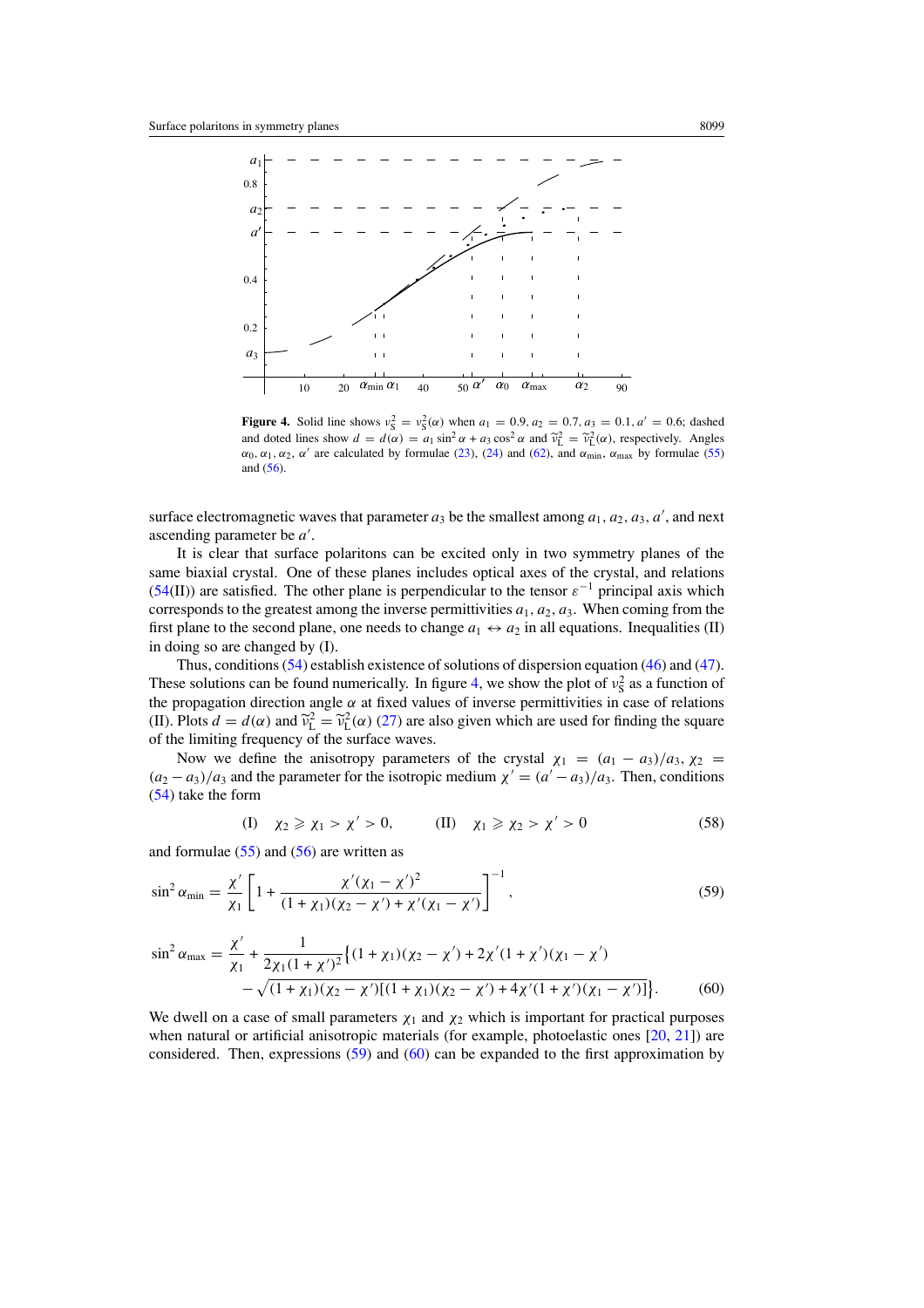<span id="page-17-0"></span> $\chi_1$ ,  $\chi_2$  and  $\chi'$  to have the form

$$
\sin^2 \alpha_{\min, \max} \approx \frac{\chi'}{\chi_1} \left[ 1 \mp \frac{\chi'(\chi_1 - \chi')^2}{(1 + \chi_1)(\chi_2 - \chi') + \chi'(\chi_1 - \chi')} \right]. \tag{61}
$$

The fraction denominator in square brackets in  $(61)$  can be presented as a sum of terms  $\chi_2 - \chi'$  which is linear with respect to small anisotropy parameters and other quadratic terms  $\chi_1(\chi_2 - \chi') + \chi'(\chi_1 - \chi')$ . These quadratic terms become essential when parameter  $\chi'$  is near to  $\chi_2$  ( $\chi' \lesssim \chi_2$  or  $a' \lesssim a_2$ ). Note that in [\[11\]](#page-18-0) when approximate formulae for angles  $\alpha_{\min}$  and  $\alpha_{\text{max}}$  were derived, only the linear term  $\chi_2 - \chi'$  was obtained.

It is clear from  $(61)$  that the greater the crystal anisotropy, the greater the angular width  $\alpha_{\text{max}} - \alpha_{\text{min}}$  of existence sectors turns out to be (the situation is typical for singular surface polaritons in anisotropic media). The position of existence sectors in the interface plane is described by a central angle *α*-

$$
\sin \alpha' = \sqrt{\frac{\chi'}{\chi_1}} = \sqrt{\frac{a' - a_3}{a_1 - a_3}}.
$$
\n(62)

In figure [4,](#page-16-0) this angle corresponds to the point of crossing the plot  $d = d(\alpha)$  and horizontal line with ordinate a'.

### **8. Interface of uniaxial crystal and isotropic medium**

If one of the inverse permittivities  $a_1$  or  $a_3$  coincides with  $a_2$ , then we come to study the surface electromagnetic waves at the interface of the isotropic medium and the uniaxial crystal with the optical axis in the interface plane. This event was first analysed in  $[3, 4]$  $[3, 4]$  $[3, 4]$  $[3, 4]$ . As was noted above, surface waves are impossible at the cuts of negative crystals when  $a_1 > a_3 = a_2$ . At the same time, for positive crystals, relations [\(54\)](#page-14-0) take the form  $a_2 = a_1 > a' > a_3$ . From formula [\(23\)](#page-7-0), it follows that for such crystals  $\alpha_0 = \frac{\pi}{2}$ , i.e. the optical axis is directed along vector *c*<sup>3</sup> (see figure [2\)](#page-14-0). So, for describing propagation of surface waves, it is convenient to use angle  $\varphi = \frac{\pi}{2} - \alpha$  formed by vectors *b* and *c*<sub>3</sub>. As a result, from [\(55\)](#page-14-0) and [\(56\)](#page-14-0), the following expressions for limiting angles are obtained:

$$
\sin^2 \varphi_{\text{min}} = 1 - \sin^2 \alpha_{\text{max}} = \frac{\xi}{2} \left[ 1 - \chi \xi + \sqrt{(1 - \chi \xi)^2 + 4\chi} \right],\tag{63}
$$

$$
\sin^2 \varphi_{\text{max}} = 1 - \sin^2 \alpha_{\text{min}} = \frac{(1 + \chi)^3 \xi}{(1 + \chi)^2 (1 + \chi \xi) - \chi^2 (1 - \xi)^2},\tag{64}
$$

where  $\chi = (\varepsilon_e - \varepsilon_o)/\varepsilon_o$  is the anisotropy parameter of the uniaxial crystal and  $\xi =$  $(\varepsilon' - \varepsilon_0)/(\varepsilon_e - \varepsilon_0)$  is the parameter for the isotropic medium;  $\varepsilon_0$  and  $\varepsilon_e$  are the permittivities referring to ordinary and extraordinary waves, respectively. Expressions (63) and (64) were first obtained in [\[4](#page-18-0)].

# **9. Conclusion**

The main result obtained above is in establishing the existence conditions [\(54\)](#page-14-0) for singular surface polaritons, which propagate along the symmetry plane of the biaxial crystal contacting with the isotropic medium. The exact expressions  $(55)$  and  $(56)$  are obtained for limiting angles of the sectors of the allowed propagation directions. Surface polaritons can propagate only if relations [\(54\(](#page-14-0)I)) or (54(II)) of 12 possible relations involving material parameters  $a_1, a_2, a_3, a'$  $(a_1 > a_3)$  take place. When inequalities (II) are satisfied and the inverse permittivity of